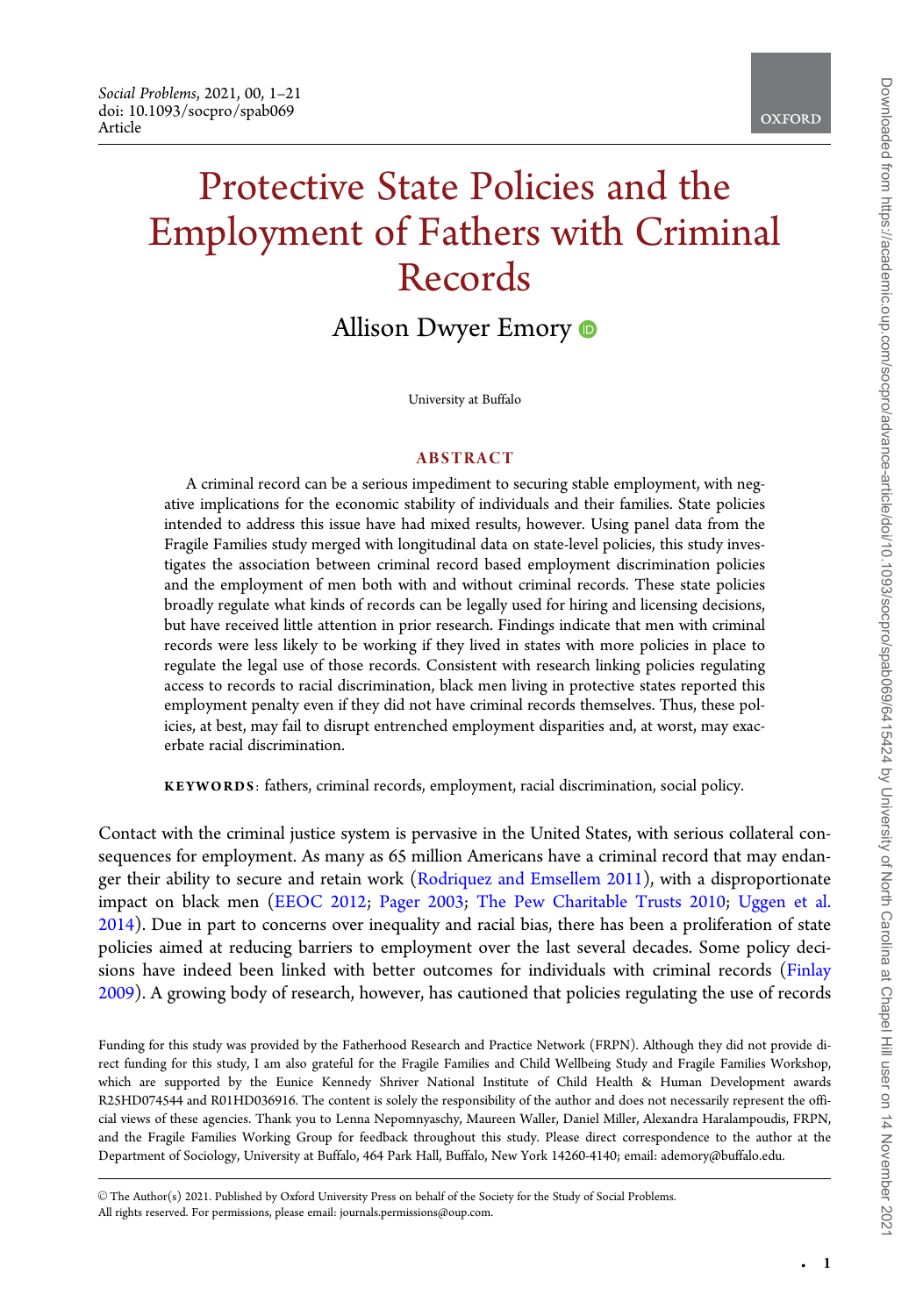can inadvertently exacerbate racial disparities by decreasing the likelihood that employers will hire young men from racial minorities (Agan and Starr 2018; Doleac and Hansen 2020; Holzer, Raphael, and Stoll 2007; Vuolo, Lageson, and Uggen 2017). Few studies have considered whether criminal record-based employment discrimination policies, among the earliest and broadest policy solutions available to states, improve access to the employment or manifest similar patterns of discrimination.

The present study investigates associations between state-level policies regulating the legal use of criminal records for hiring or licensing decisions, and the employment of men both with and without criminal records. Longitudinal data on fathers' employment and criminal justice contact from the Fragile Families and Child Wellbeing Study were merged with data on state-level employment policies to create a unique panel well suited to address this research question. Findings indicated that black men in particular were less likely to be employed in states with more policies restricting the use of criminal records in place, regardless of their personal criminal history, adding to a growing body of research indicating that endemic racism may undermine attempts to address criminal record discrimination.

## BACKGROUND

Over 6.5 million Americans are under the supervision of the criminal justice system on a typical day (Kaeble and Cowhig 2018), and nearly one-third of the adult population in the United States has a criminal record (Goggins and DeBacco 2018). Importantly, these figures include a disproportionate number of men from racial minorities (The Pew Charitable Trusts 2010; Uggen, Manza, and Thompson 2006), the majority of whom are likely fathers (Glaze and Maruschak 2010). Despite how common records have become in the United States, they remain an accepted justification for widespread and systematic social exclusion (Kohler-Hausmann 2013; Pager 2007; Wakefield and Uggen 2010). The legal barriers and widespread stigma faced by individuals with records limit their economic opportunities, social and civic engagement, and even their ability to engage with and provide for children long after supervision ends (Chin 2017; Dwyer Emory et al. 2020; Hagan and Dinovitzer 1999; Haskins and Jacobsen 2017; Wakefield and Uggen 2010). Thus, the lingering collateral consequences of criminal justice contact have contributed to the racial concentration of intergenerational socioeconomic disadvantage (Turney 2017; Wildeman 2009).

#### Employment and Criminal Justice Involvement

The tenuous attachment of men with criminal records to the labor market in the United States reflects a reciprocal relationship: while employment mitigates criminal justice involvement, criminal justice involvement undermines employment. Individuals without stable work are more likely to have encounters with the criminal justice system (Looney and Turner 2018; Sampson and Laub 1993; Uggen 2000). Early life-course studies linked employment to desistance from crime (Sampson and Laub 1993), an association later replicated using a wide range of data and robust methodological approaches (Apel and Horney 2017; Denver, Siwach, and Buschway 2017; Uggen 2000). A study by Denver and colleagues quantified this association, linking employment with an 8.4 percentage point decline in the likelihood of re-arrest  $(2017)$ . This desistance, as well as the economic resources associated with employment, may also disrupt intergenerational cycles of disadvantage that put future generations at risk for criminal justice contact (Dwyer Emory 2018; Geller, Garfinkel, and Western 2011; The Pew Charitable Trusts 2010). Thus, securing employment is a key step to reducing criminal justice involvement for those with or at risk of acquiring a criminal record.

Having a criminal record undermines the likelihood of finding employment, however. Individuals with records are hired are lower rates and are less likely to be working in the formal economy (Pager 2003; Pager, Western, and Bonikowski 2009; Uggen et al. 2014). The magnitude of the criminal record penalty varies by the seriousness of the record, with smaller penalties for those with low-level or old offenses (Pager, Western, and Bonikowski 2009; Uggen et al. 2014) and larger penalties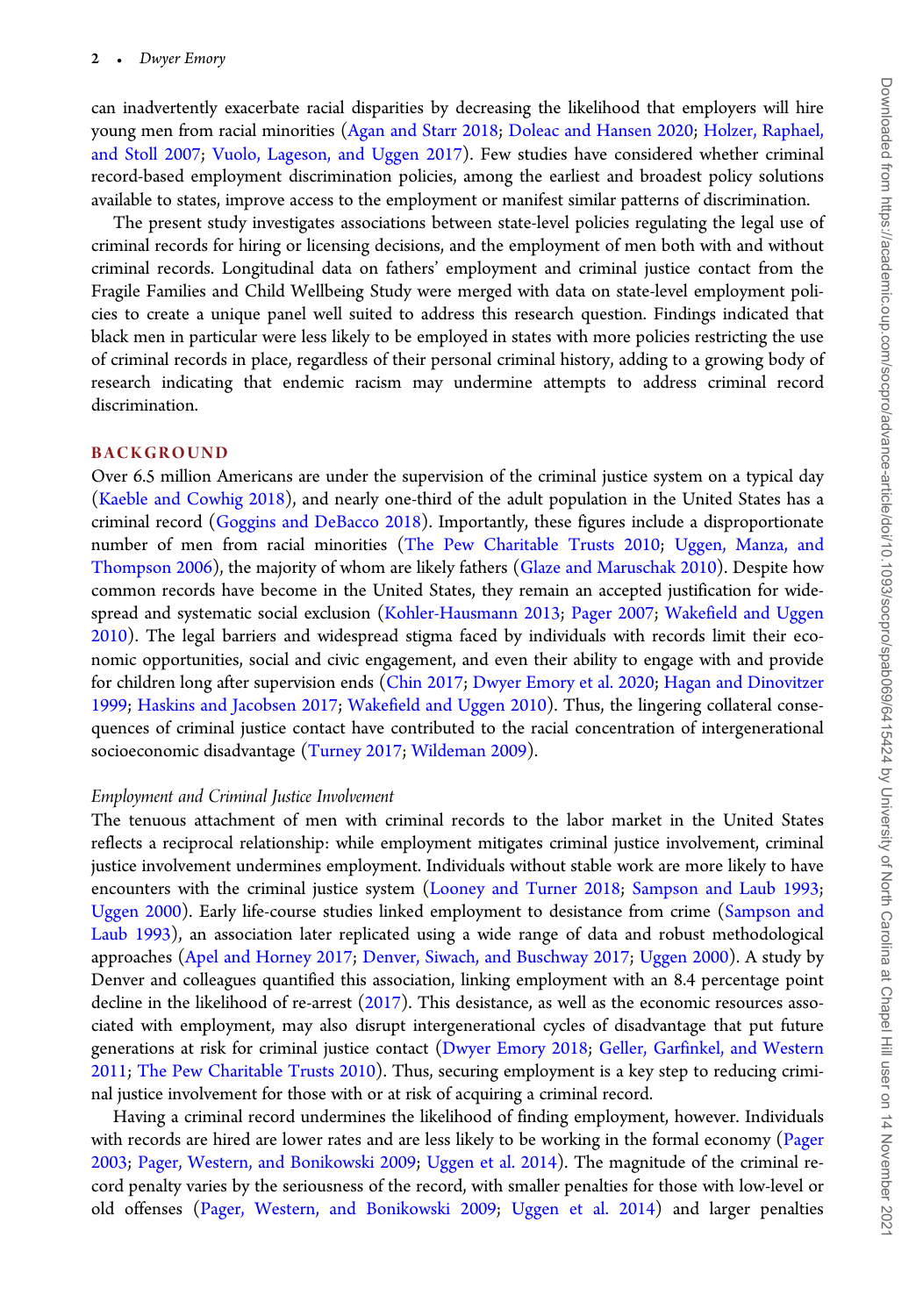associated with incarceration (Pettit and Lyons 2009). Hiring disparities are particularly stark for black applicants. In studies examining both axes of discrimination, black men with criminal records received approximately half as many responses to their applications as either black men without records or white men with records (Pager 2003; Pager and Quillian 2005; Pager, Western, and Sugie 2009). While some individuals with records have attributes that impair their employability (Pettit and Western 2004; Western, Kling, and Weiman 2001), a criminal record alone is not necessarily predictive of job performance or future criminality (Kurlychek, Brame, and Bushway 2007; Lundquist, Pager, and Strader 2018). Rather, these robust employment disparities reflect legal barriers and stigma as well as differences in individual attributes.

The legal barriers faced by people with records, often termed collateral consequences, can be more detrimental for individual outcomes than their official criminal justice sanction (Chin 2017). Collateral consequences for employment vary widely by state, but can include restrictions for specific offenses such as those involving drugs or sexual crimes (Chin 2017; Love 2011), bans from certain occupations like those including public safety or healthcare (Chin 2017; Holzer et al. 2007), or ineligibility for occupational licenses or governmental contracts (Chin 2017; Legal Action Center 2004; Love 2011). These restrictions may apply for a number of years or for a lifetime, often with few effective means of legal relief (Ispa-Landa and Loeffler 2016; Love 2011). Moreover, collateral consequences have expanded over time as background checks became a common requirement of job applications. While originally limited in scope and scale, individuals with minor records may now face exclusion from industries that provide a foothold to economic security such as civil service; growing industries, for example, healthcare; and self-employment opportunities such as barbering (Love 2011; Warner, Kaiser, and Houle 2020).

Employer preferences and biases also represent a significant barrier to employment above and beyond legal restrictions. Through both institutional policy and unstated preferences, employers systematically avoid hiring individuals with criminal records (Holzer, Raphael, and Stoll 2006; Holzer et al. 2007; Lageson, Vuolo, and Uggen 2015; Pager and Quillian 2005; Sugie, Zatz, and Augustine 2020; Vuolo et al. 2017). Some of this hesitancy reflects fear of legal liability (Lageson et al. 2015), but employer concerns over personal dishonesty (Bushway, Stoll, and Weiman 2007; Lageson et al. 2015) indicate stigma also plays a key role. Indeed, employers were more resistant to hiring those with records than those with irregular employment histories (Holzer et al. 2006) or with evidence of misbehavior from other sources (Sugie et al. 2020).

#### Policy Protections for Individuals with Records

Many policy approaches have been tried to improve access to employment. State policies have defined the use of records in certain contexts as employment discrimination (Legal Action Center 2004), regulated access to criminal records (Dwyer Emory et al. 2020; Finlay 2009; Legal Action Center 2004), banned asking about records on employment applications (Agan and Starr 2018; D'Alessio, Stolzenberg, and Flexon 2015), and incentivized hiring individuals with records through tax codes (Looney and Turner 2018). While some of these approaches have been well studied, less attention has been paid to the implications of policies restricting employers' or licensing agencies' authorization to legally consider criminal records when making decisions.

State employment discrimination and licensing policies, highlighted by organizations such as the Legal Action Center in its Barriers to Reentry project (2004, 2009a), regulate which records may be legally considered. State policies often echo federal Equal Employment Opportunity Commission guidelines, which caution that exclusions based on criminal records disproportionately impact other protected populations and should be limited to clear cases of business necessity (EEOC 1987, 2012). Nonetheless, there is significant variation in where states draw the legal line with respect to the type of record or position covered. States may restrict the legal consideration of records to certain kinds of violent or drug offenses, allow conviction but exclude arrest records, or provide exceptions for certain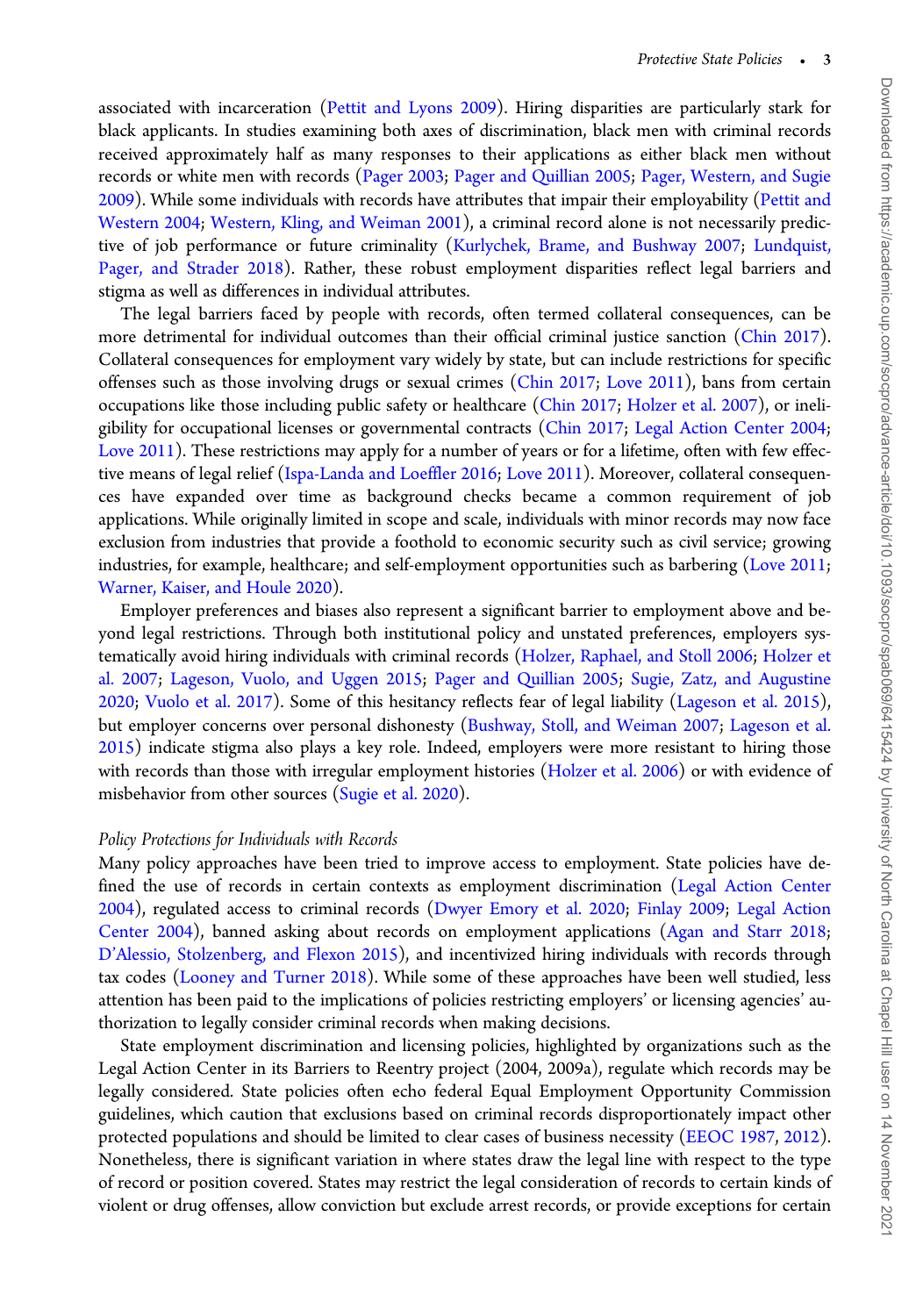kinds of positions such as those involving security or caregiving (Legal Action Center 2004). Recognizing valid employer and citizen concerns, no state bans the consideration of all types of criminal records and nearly all have exceptions for offenses deemed to have a direct relevance to the position (Legal Action Center 2004, 2009a). For example, Wisconsin provides relatively strong protections for workers with criminal records but explicitly allows certain offenses defined as being substantively related to positions to be considered and exempts jobs requiring a bond for which the applicant is ineligible due to their record from the discrimination laws (Legal Action Center 2009b). Finally, states often regulate public employers, private employers, and licensing agencies differently, typically applying the fewest restrictions to private employers (Legal Action Center 2004, 2009a). The implications of these broad policies for employment outcomes has not been tested, however.

There are three main pathways through which these policies may improve employment outcomes. First, policies protecting eligibility for professional licensure may expand employment opportunities, since nearly 35 percent of employees have jobs requiring a government issued license (Kleiner and Krueger 2013). Second, antidiscrimination policies can prevent employers from having internal policies banning the hiring of people with records. Such policies limit the discretion of hiring managers to consider applicants with records (Lageson et al. 2015) and deny applicants the important opportunity to explain their past and provide hiring managers with a chance to evaluate risk on a case-by-case basis (Pager, Western, and Sugie 2009). Thus, applicants with records may be more likely to receive fair consideration if these employer-specific barriers are removed. Third, awareness of legal protections may encourage those with records to apply for more positions. Individuals with records often engage in system avoidance, withdrawing from institutions such as the formal economy that may put them at risk for detection, biased treatment, or additional criminal justice contact (Brayne 2014; Haskins and Jacobsen 2017). The complementary theory of stereotype avoidance suggests individuals with records may submit fewer applications or accept lower-quality employment to avoid anticipated rejection (Naft and Downey 2019). Reducing explicit barriers may thus encourage individuals with records to apply, a key mechanism identified in positive evaluations of policies eliminating criminal record questions from applications (Atkinson and Lockwood 2014; Berracasa et al. 2016).

These pathways may be undermined if policies are not enforced, however. Anti-discrimination laws typically require the person discriminated against to file a civil lawsuit proving discrimination to ensure compliance rather than operating through criminal justice agencies or automatic processes (Jacobs 2015). These necessary steps may be beyond the means of individuals with records due to system avoidance or limited resources. Without rigorous enforcement, employers and applicants alike may be unaware of legal protections. The example of Wisconsin suggests that state employment discrimination policies may indeed suffer from limited enforcement. While state statutes have heavily regulated the consideration of arrest records or denial of employment due to past records outside of a handful of clearly defined cases since 1982 (Legal Action Center 2009b), several studies have nonetheless identified widespread racial and criminal record discrimination in the state since that time (Hlavka, Wheelock, and Cossyleon 2015; Pager 2003). Other states are likely to face similar issues of awareness and enforcement, meaning policies are unlikely to prove a panacea for addressing issues of discrimination.

Evaluations of other policies regulating criminal records have also raised concerns about racial discrimination. Specifically, studies have linked policies restricting the point at which employers can ask about records (Agan and Starr 2018; Doleac and Hansen 2020; Vuolo et al. 2017) and polices regulating record searches and background checks (Bushway 2004; Dwyer Emory et al. 2020; Holzer et al. 2006, 2007) to lower employment among black men. The mechanisms of statistical discrimination and racial stereotyping identified in these studies may also be relevant for employment discrimination policies. In the absence of information on criminal records, statistical discrimination suggests that employers instead discriminate against groups deemed likely to have records — namely black men as a proxy for a criminal history. Employers may also default to racial stereotypes about criminality in the absence of contradictory evidence. Indeed, employers have been found to be more likely to hire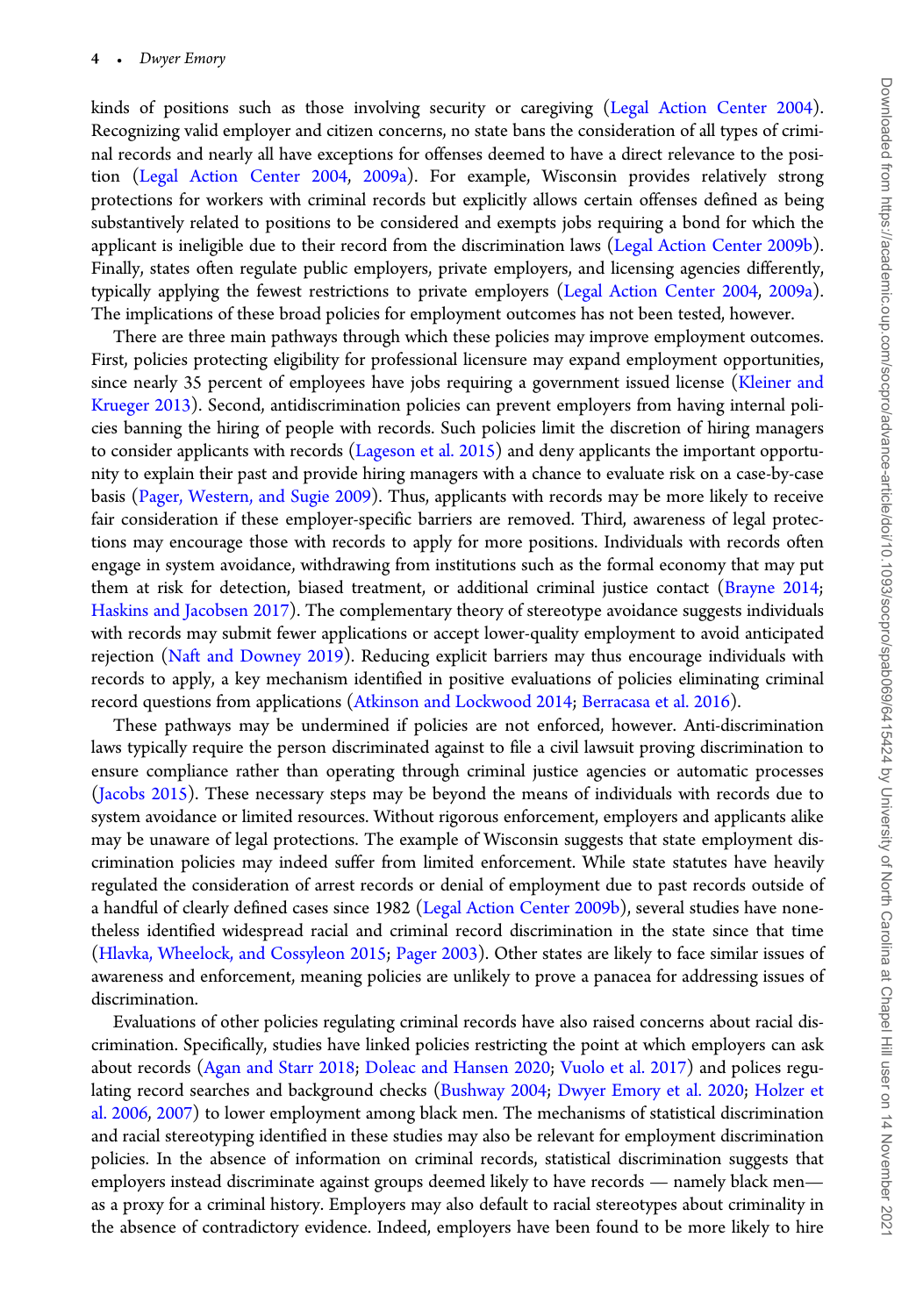black applicants if they can actively disprove stereotypes through drug tests (Wozniak 2015) or personality assessments (Autor and Scarborough 2008). These patterns affirm the strong link between racial and record discrimination identified in studies of employer hiring behavior (Pager, Western, and Bonikowski 2009; Pager, Western, and Sugie 2009), and suggest that policies may fail to correct disparities if both types of discrimination are not addressed.

## Current Study

This study considers two competing hypotheses for how state employment discrimination polices shape employment outcomes. First, by reducing structural or social barriers protective policies may improve employment outcomes for individuals with records. In this case, policies would a) be positively associated with employment among men with records and b) moderate the negative association between criminal records and employment. Second, policies may instead be unable to overcome, or may even exacerbate, racial discrimination. In this case, policies would be a) negatively associated with the employment of black men with records and b) negatively associated with the employment of similar black men without criminal records.

## METHODS

## Data

The Fragile Families and Child Wellbeing Study (FF) is a longitudinal study following the families of children born in 20 U.S. cities between 1998 and 2000 (Reichman et al. 2001). Importantly, FF both oversampled births to relatively disadvantaged unmarried parents and interviewed fathers as well as mothers when the child was one-, three-, five-, and nine- years old. The resulting presence of young, disadvantaged, urban men from racial minorities at high risk for criminal justice involvement in the sample has made FF a foundational data source for studying the implications of criminal justice involvement (Geller et al. 2011; Haskins and Jacobsen 2017; Turney 2017; Wildeman 2010). The present study used father interviews from waves 2 through 5, the only waves with self-reported data on fathers' criminal justice involvement. The response rates for fathers in these waves ranged from 74 percent at wave 2 to 59 percent at wave 5.

Data were organized as an unbalanced father-year panel and merged by interview year and the father's state of residence with longitudinal state-level data on employment policies, labor market conditions, demographic composition, and criminal justice context. The interview year varied within waves, shown in Table 1, and 6 observations where interviews from different waves occurred within the same year were dropped. Fathers were dropped from the panel if they were not interviewed in wave 2 (721 cases) or had missing information on race/ethnicity (3 cases). Observations were dropped at a particular wave if fathers were not interviewed ( $N=295$  at wave 3; 513 at wave 4; 909 at wave 5) or did not respond to criminal history or employment questions ( $N=32$ ). Fathers who were incarcerated at the time of the survey were excluded to ensure a consistent employment measure  $(N=361)$ . Due to limitations in the policy data, observations were also dropped if fathers did not report or live in a U.S. state  $(N=104)$ , or if the father lived in Massachusetts before 2001  $(N=64)$ . The final analytic sample includes 10,350 observations of 3,457 unique fathers who participated in one (4 percent), two (15 percent), three (27 percent) or four survey waves (54 percent). Chained equations were used to create 10 imputations to address item-specific missing data on control variables, as no variable had more than 10 percent missing.

## Measures

State employment policies. This study examines six policies identified by the Legal Action Center (LAC) as barriers to employment for individuals with criminal records (2004), expanded by the author and colleagues into a longitudinal dataset of U.S. state policies for the period 1996–2014. These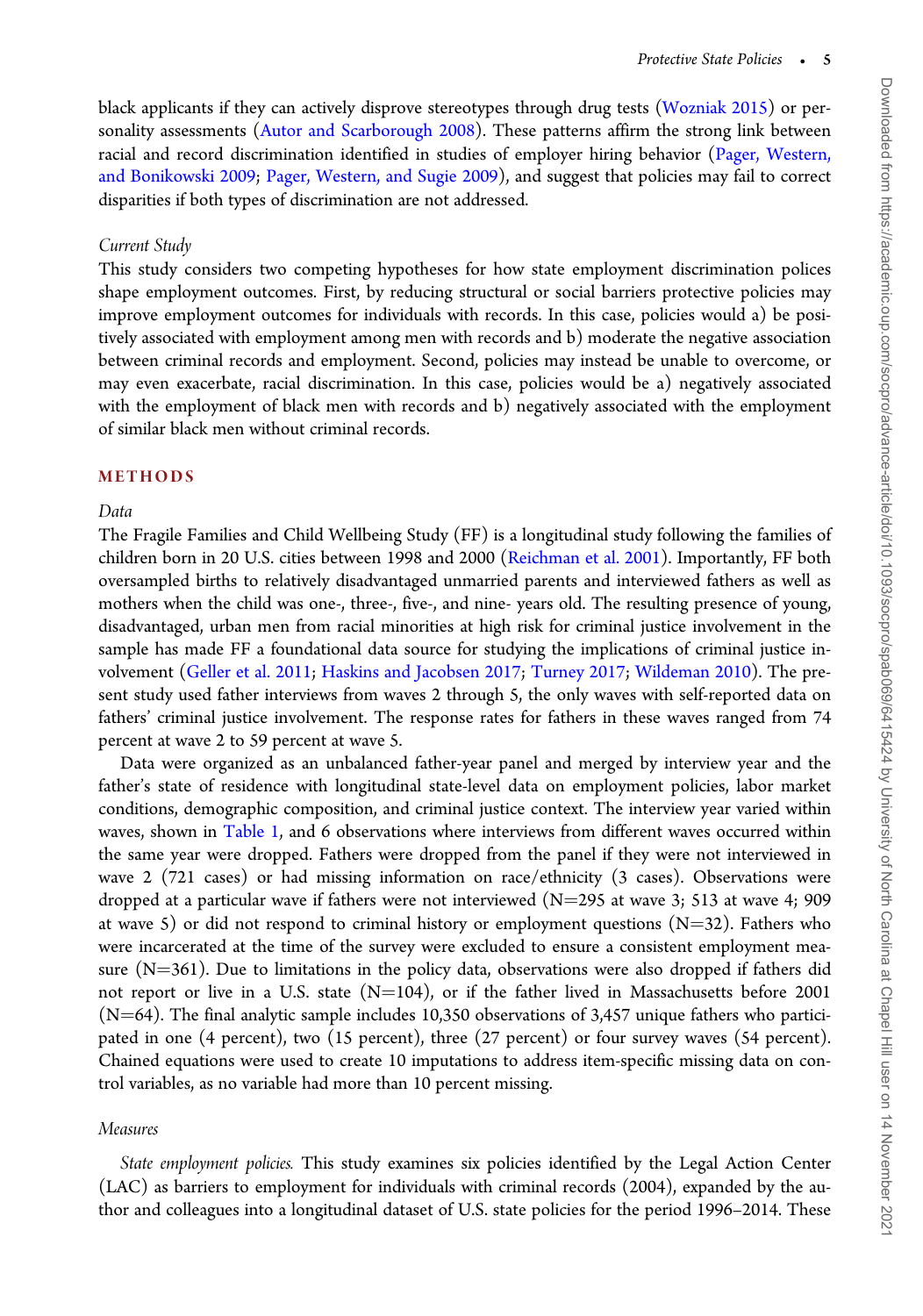| Survey Year | Wave 2 | Wave 3       | Wave 4   | Wave 5       | Total  |
|-------------|--------|--------------|----------|--------------|--------|
| 1999        | 387    | $\mathbf{0}$ | $\Omega$ | $\mathbf{0}$ | 387    |
| 2000        | 312    | 0            | $\Omega$ | $\Omega$     | 312    |
| 2001        | 2,246  | 332          | 0        | 0            | 2,578  |
| 2002        | 9      | 931          | $\Omega$ | $\Omega$     | 940    |
| 2003        | 0      | 1,451        | 280      | 0            | 1,731  |
| 2004        | 0      | $\Omega$     | 859      | $\Omega$     | 859    |
| 2005        | 0      | $\mathbf{0}$ | 1,310    | 0            | 1,310  |
| 2006        | 0      | $\Omega$     | 37       | $\Omega$     | 37     |
| 2007        | 0      | $\Omega$     | 0        | 148          | 148    |
| 2008        | 0      | $\Omega$     | 0        | 663          | 663    |
| 2009        | 0      | $\Omega$     | 0        | 1,283        | 1,283  |
| 2010        | 0      | 0            | 0        | 102          | 102    |
| Total       | 2,954  | 2,714        | 2,486    | 2,196        | 10,350 |

Table 1. Number of Fathers in Sample by Year and Wave

policies include regulating blanket bans denying employment/licensure to individuals with records by (1) private employers, (2) public employers, or (3) licensing agencies; and regulating the consideration of arrest records not leading to conviction by (4) private employers, (5) public employers, or (6) licensing agencies. The details of these policies, notably the degree to which exceptions were allowed for relevant offenses or particular positions, vary by state. The LAC criteria for collapsing this variation were used to code each state as leaving the use of records to employer/agency discretion (0) or regulating the use of records (1) for each of these six policies.

States were coded as regulating private employers, public employers, or licensing agencies if consideration of records was banned outright, restricted to legislatively defined categories of relevance to the position or business necessity, or restricted to a limited set of legislatively defined positions such as caregiving, security, or public safety. These restrictions prohibit broad bans against hiring anyone with a record. States were coded as regulating the use of arrest records if the law prohibited employers or agencies from asking about or considering arrests that did not lead to conviction. As with the prior set of policies, states were coded as regulating the use of arrest records, even if the law allowed exceptions for specific positions, such as those with law enforcement or caregiving responsibilities or for pending and directly relevant criminal proceedings.<sup>1</sup> States were coded as having no regulation if the law explicitly allowed the consideration of criminal records or if no law existed to regulate their use. Overall, this coding represents a relatively low threshold for regulation that should balance relevant employer needs with protections against undue discrimination for individuals with records.

These six policies were collapsed into a policy index indicating the proportion of policies enacted in any given state-year to allow for a broad study of the relationship between the policy context and the employment of individuals with criminal records across the U.S. A score of zero indicated none of the policies were enacted, and a score of one indicated all six policies were in place. The policy index was then lagged by one year relative to the FF data to ensure that exposure to the policy occurred before the measurement of employment. Findings were robust to using categorical measure of policies distinguishing states that have no, some, or all the policies in place. While individual policies are examined as a robustness check, the policy index is preferred for both theoretical and statistical reasons. These policies often have a shared legislative history, reflect common political motivations, and rely on similar

<sup>1</sup> Two states had policies that were difficult to categorize using this protocol: Michigan allowed for the consideration of felony arrests only, while Montana had strict protective regulations on the context in which employers could ask about arrest records but did not explicitly regulate use. Findings were robust to coding these states as unregulated or regulated, or assigning them the score of 0.5 to indicate partial regulation (used in the findings presented).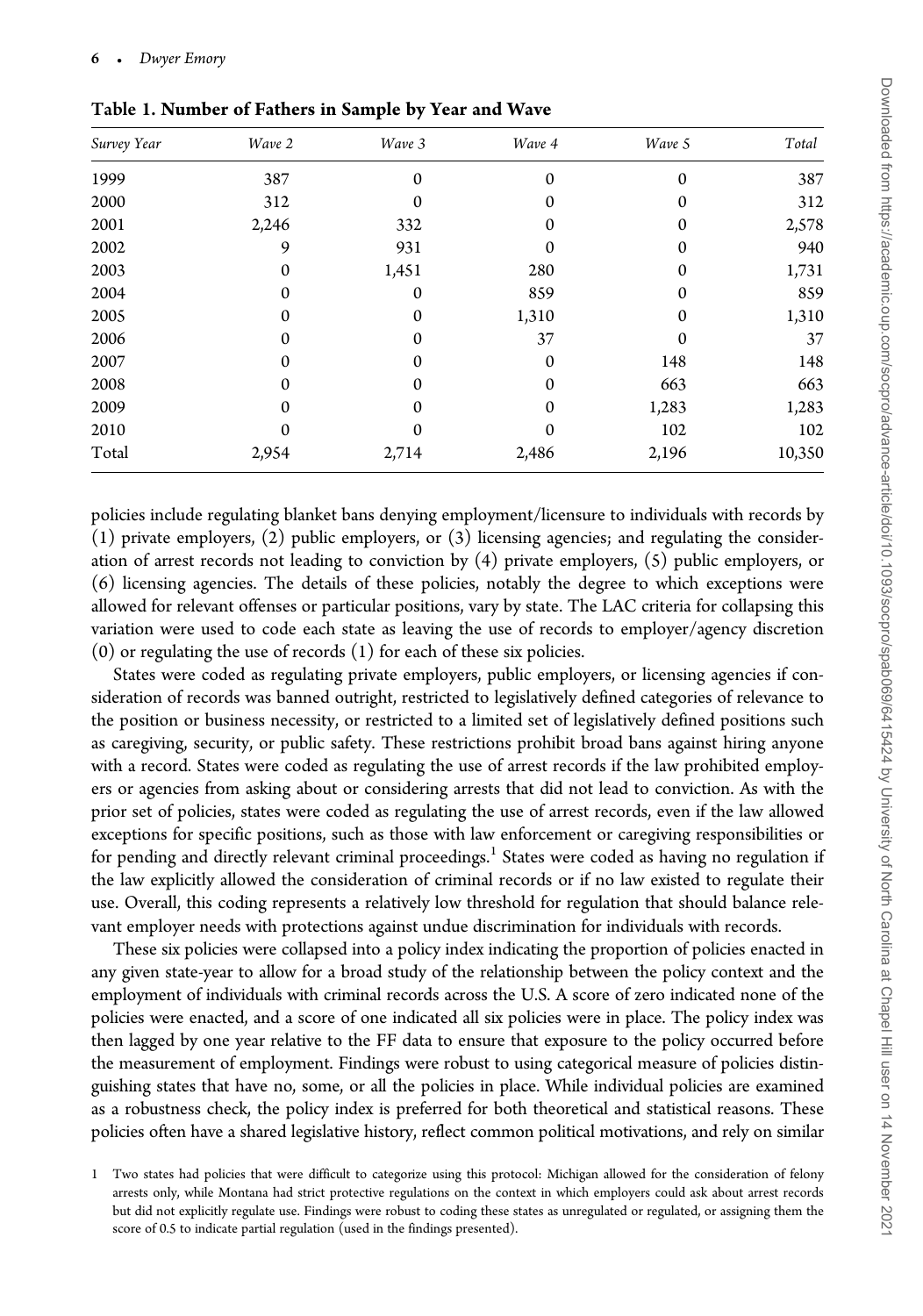enforcement and implementation mechanisms. Individuals seeking employment are thus likely to encounter these policies as part of a policy context rather than as individual policies. Methodologically, both the strong correlation between these policies and shared context means that distinguishing the effects of individual policies is often inappropriate due to concerns over spuriousness.

Criminal records. Fathers reported at wave 2 whether they had ever been stopped by police, booked or charged with breaking the law, convicted of a crime, or incarcerated. In subsequent waves, fathers reported whether these types of contact occurred since the last wave or interview. Fathers' criminal record status was approximated at each wave based on whether he reported a prior booking or charging, conviction, or incarceration. Those whose most serious criminal justice contact was a police stop were not coded as having a record. Fathers with missing reports at wave 2 were excluded from the panel since their full criminal justice history was undetermined. Models were robust to restricting the definition of criminal record to convictions or incarcerations to address over-reporting. As this measure of fathers' criminal records has not been used extensively in prior research, one sensitivity analysis instead measured whether either parent reported the father had ever been incarcerated consistent with prior studies using FF data (Geller et al. 2012; Haskins and Jacobsen 2017; Turney 2017).

Employment. Fathers reported at each wave whether they did any regular work for pay in the prior week, including work done for their own business or for a regular paycheck. To capture fathers who were formally self-employed, including professions that often require professional licensing, fathers were also coded as employed if they reported "having a job" or "owning a business." Findings were robust to excluding self-employment.

Control variables. Models adjusted for a set of father attributes, local area economic conditions, and state-level controls that may confound the associations between criminal records, employment, and protective policies. Baseline father-level measures included fathers' poverty level, substance use, race and ethnicity, marital status, self-reported impulsivity scale measured at wave 2 (Cronbach's alpha .84), and whether the father was incarcerated before wave 2 as a proxy for opportunity-limiting early criminal justice involvement. Time varying measures included father age, education, and whether he had moved states since wave 2. Given the importance of the local area context for discrimination (Doleac and Hansen 2020; Vuolo et al. 2017), models also included FF variables for the metropolitan statistical area unemployment rate six months before the interview and the proportion of fathers' census tract that was non-Hispanic black. Finally, state-level controls, lagged by one-year, adjusted for state economic, criminal justice, and political context. Models controlled for the unemployment rate (U.S. Bureau of Labor Statistics 2018), the Gini coefficient measuring income inequality (Frank 2015), and the proportion of the labor force comprised of black and white residents ( U.S. Bureau of Labor Statistics 2019) as an indicator of the racial composition of the labor market. Models also included the imprisonment rate (Carson and Mulako-Wangota 2018) to capture the scale and prevalence of criminal justice sanctioning, and probation rate (Bonczar and Mulako-Wangota 2020) to capturing the prevalence of conditional supervision which may impose employment requirements (Seim and Harding 2020). Uniform crime reports of violent and property crime rates (FBI 2018) were used to adjust for differences in crime that may influence the likelihood of criminal justice contact and policy. Finally, models also controlled for the political ideology of the state legislature (Shor 2018) and census region.

## Analytic Strategy

Associations between father employment, father criminal record status, and protective state policies were modeled using a series of multilevel mixed effects linear probability models. Findings were consistent when modeled with logistic regressions, but linear probability models are reported due to parsimony and ease of interpretation (Mood 2010). Models nested individuals within states, incorporating both individual and state random intercepts. Random effects models clustering at the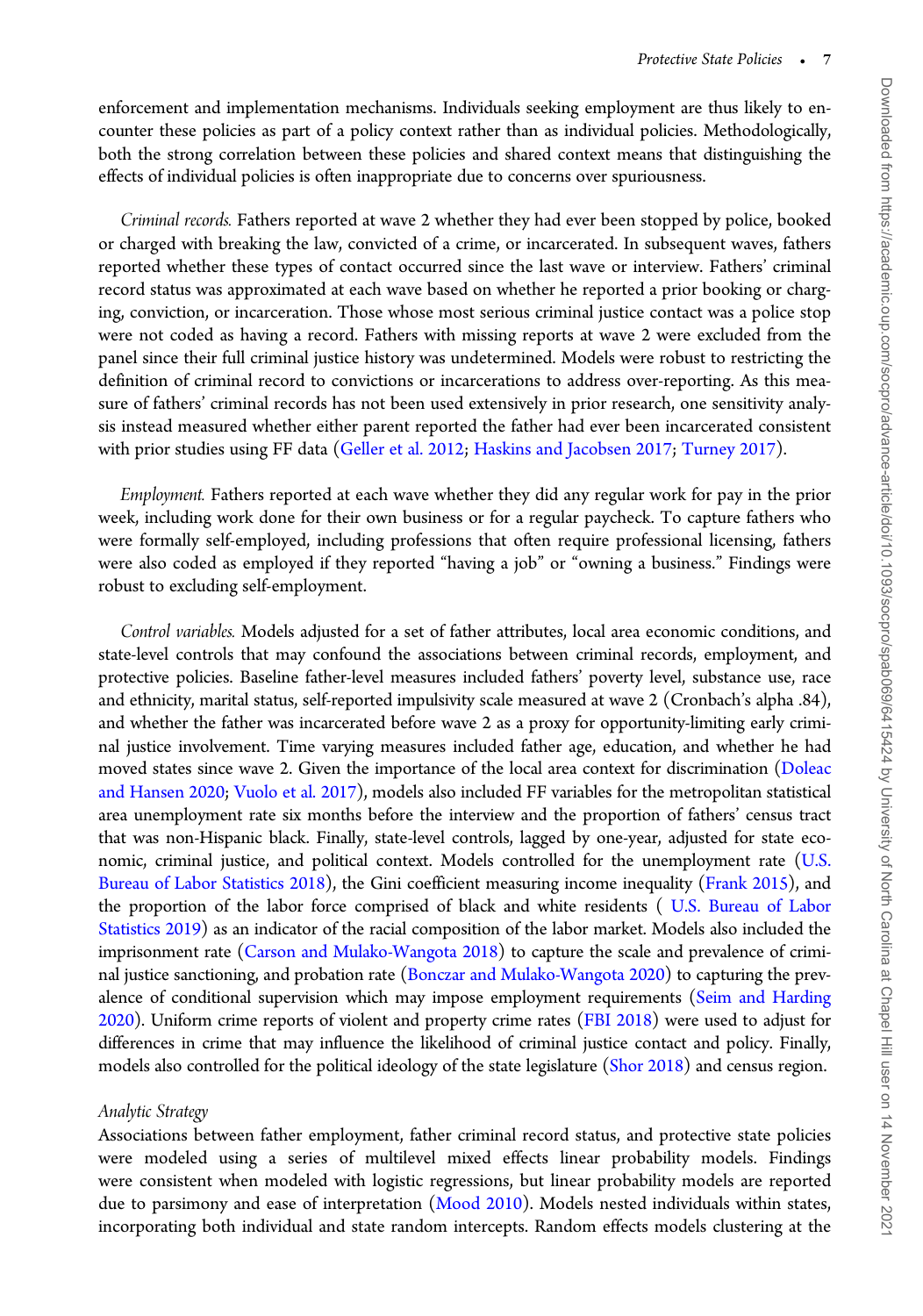individual level produced consistent results. Robust standard errors were estimated, and all models included the control variables described above as well as an indicator variable for survey wave to adjust for variation in attrition and survey design.

While individual or state fixed effects model are typically preferred for this kind of analysis, there was an insufficient sample of fathers experiencing variation on either state policies or criminal records for this approach. Within the panel, only seventeen percent of fathers  $(N=545)$  experienced variation in the employment policy index due to either policy changes within states  $(4 \text{ states}, N=313)$  or interstate mobility  $(N=232)$ . Similarly, only nine percent of fathers report a new criminal record over the panel  $(N=301)$ , and these fathers are likely to be outliers since acquiring a first record later in life is relatively uncommon (e.g. Farrington 1986). Nevertheless, variation observed on individual fathers' likelihood of employment across the panel still warrants a panel design. Supplemental models (not shown) indicated that the employment of individual fathers over time was sensitive to changes in attributes such as education and age, as well as changes in the state labor and political conditions, motivating the inclusion of these variables as time-varying controls. Thus, model identification rests primarily on between-father variation in record and policy exposure but includes time-varying measures to adjust for important within-father changes in employment opportunities over the course of the panel.

Two sets of main models were estimated. First, the association between the policy index and father employment was modeled for the subsample of fathers with criminal records to examine variation among criminal justice involved fathers. Second, the full sample of fathers, both with and without records, was used to test whether the policy index moderated the association between records and employment. These models first estimated the main effect of a criminal record on employment and next modeled moderation by introducing an interaction between criminal record and the policy index. To evaluate whether these policies were associated with racial disparities, white and black fathers were modeled separately. Fully stratifying the models addresses the fundamentally different ways in which men of different races in the United States encounter the criminal justice system and the labor market. To provide a direct comparison between white and black fathers, the main models were also fully interacted by race to test the statistical significance of observed differences in the race-stratified models.

## Sensitivity Analyses

In addition to the alternative modeling strategies and variable constructions noted in the previous sections, four tests were conducted to ensure findings were robust to major validity threats. First, if fathers with criminal records selectively moved to more protective states, associations between policies and employment could erroneously reflect that disruption rather than a true effect. To address this possibility, models were estimated using a sample of fathers who did not move states  $(N=9666)$ . Second, the 2008 recession that occurred during the panel was likely to have disproportionately affected the employment of people with records due to their vulnerability in the labor market. To guard against this confounding event, models were estimated using only interviews conducted before 2008 ( $N=8302$ ). Third, fathers who participated in the FF survey throughout the panel were more select than the full FF sample due to differential attrition (Sassler, Roy, and Stasny 2014). To address this potential source of bias, models were estimated incorporating mother reports about fathers who were not interviewed  $(N=11,346)$ . Since mothers were only asked about fathers' incarceration history, these analyses used the combined report of fathers' past incarceration as a proxy for criminal record. Finally, to test whether a single policy drove the observed associations, policies were modeled separately.

## FINDINGS

Criminal justice contact is common in the sample, as shown in Table 2, even among those without criminal records. Most fathers did not have a criminal record (6,674 observations, 2,124 unique individuals), but over 40 percent of those without records reported having ever been stopped by police and 20 percent had been stopped recently. Approximately one-third of fathers (3,676 observations,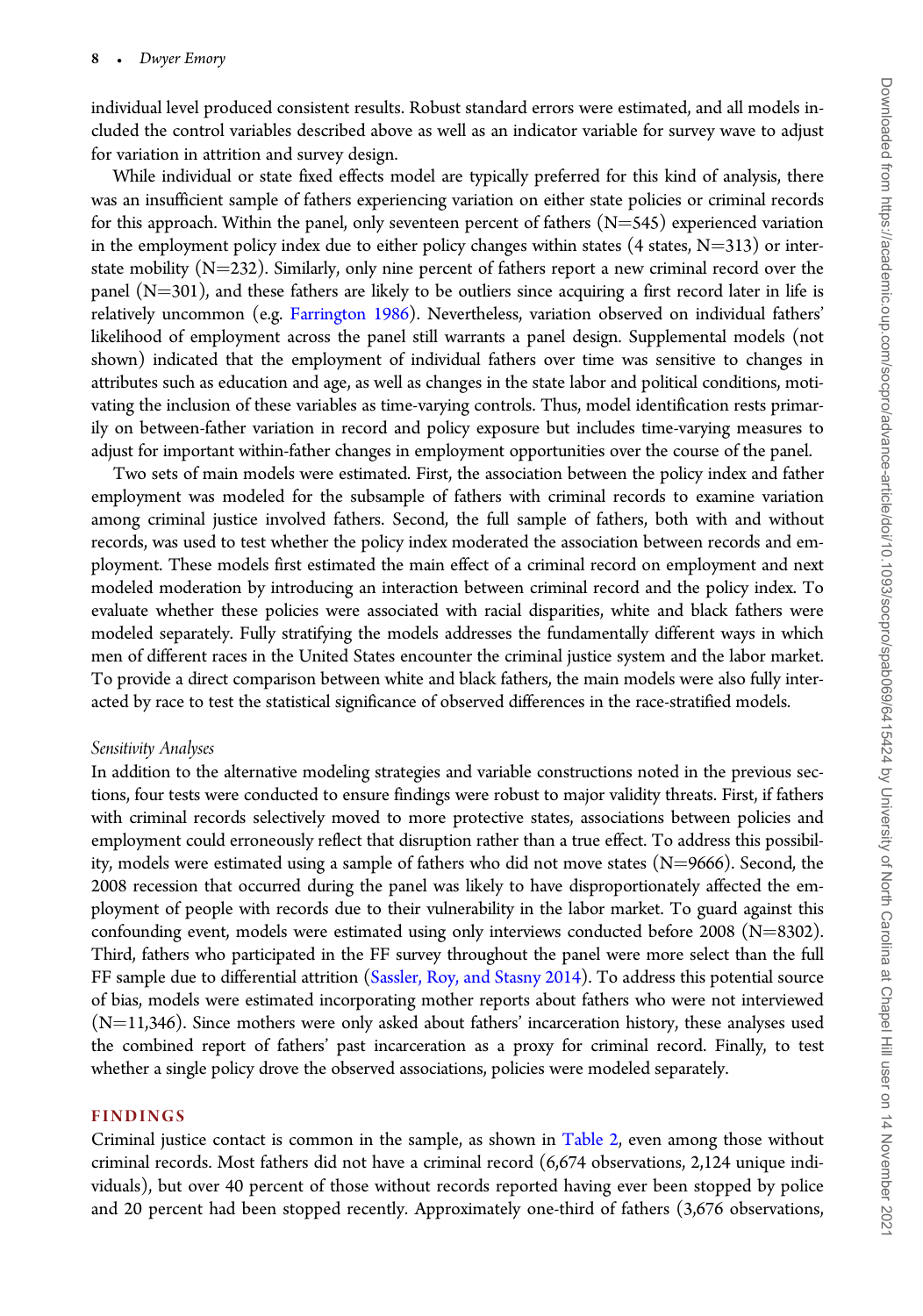|                                                              | No Criminal  | Criminal  |                 |
|--------------------------------------------------------------|--------------|-----------|-----------------|
|                                                              | Record       | Record    | Significance of |
|                                                              | Mean or %    | Mean or % | Difference      |
| N                                                            | 6674         | 3676      |                 |
| Unique individuals                                           | 2124         | 1404      |                 |
| Key variables                                                |              |           |                 |
| Employment (%)                                               | 87.65        | 75.60     | ***             |
| Criminal justice involvement (%)                             |              |           |                 |
| Any criminal justice contact <sup>a</sup>                    | 40.04        | 100       | ***             |
| Recent criminal justice contact <sup>a</sup>                 | 20.89        | 58.00     | ***             |
| Ever convicted                                               | $\Omega$     | 60.15     | ***             |
| Ever incarcerated                                            | $\mathbf{0}$ | 51.57     | ***             |
| Never convicted or incarcerated                              | $\Omega$     | 36.26     | ***             |
| Father attributes                                            |              |           |                 |
| Father race (%)                                              |              |           |                 |
| White, non-Hispanic                                          | 25.50        | 19.07     | ***             |
| Black, non-Hispanic                                          | 40.65        | 55.77     | ***             |
| Hispanic                                                     | 29.14        | 21.87     | ***             |
| Other, non-Hispanic                                          | 4.70         | 3.29      | $**$            |
| Poverty level at baseline (%)                                |              |           |                 |
| Deep ( $\langle$ - Sx FPL)                                   | 9.51         | 14.54     | ***             |
| Poverty $(1x FPL)$                                           | 11.58        | 15.88     | ***             |
| Near poor $(2x FPL)$                                         | 21.18        | 24.96     | ***             |
| Non poor $(>2x$ FPL)                                         | 57.73        | 44.61     | ***             |
| Age (time varying)                                           | 33.05        | 31.67     | ***             |
| Education (time varying, %)                                  |              |           |                 |
| Less than high school                                        | 23.43        | 26.40     | **              |
| High school or GED                                           | 28.00        | 36.56     | ***             |
| Some college or more                                         | 48.57        | 37.04     | ***             |
| Married at baseline (%)                                      | 40.17        | 14.93     | ***             |
| Substance abuse at baseline (%)                              | 4.86         | 12.29     | ***             |
| Early incarceration $(\%)$                                   | 0.00         | 43.19     | ***             |
| Impulsivity at baseline (range 0-3)                          | 0.88         | 1.09      | ***             |
| Moved states since baseline (time varying, %)                | 6.71         | 6.42      |                 |
| Born in the U.S. $(\%)$                                      | 78.53        | 94.17     | ***             |
| Proportion of census tract black (time varying %)            | 32.88        | 41.53     | ***             |
| Local area unemployment rate (time varying, lagged 6 months) | 5.10         | 5.17      | $+$             |

Table 2. Descriptive Statistics of Father Attributes

\*\*\*p<0.001, \*\*p<0.01, \*p<0.05,  $^+$ p<.10. Significance tested using bivariate regressions. N=10350 observations.

a Includes stops by police not resulting in a conviction, charging or booking, or incarceration otherwise excluded from the definition of criminal records used in this study.

1,404 unique individuals) reported more serious criminal justice contact consistent with acquiring a criminal record. Of fathers with records, about half had a history of incarceration, 60 percent reported a past conviction, and 58 percent had recent criminal justice contact. This pattern suggests that the records of many fathers in the sample were old or relatively minor. Men with records were also more likely to have other risk factors, such as a history of poverty, lower levels of education, higher rates of substance use and impulsive behavior, and incarceration early in their lives. Importantly, black fathers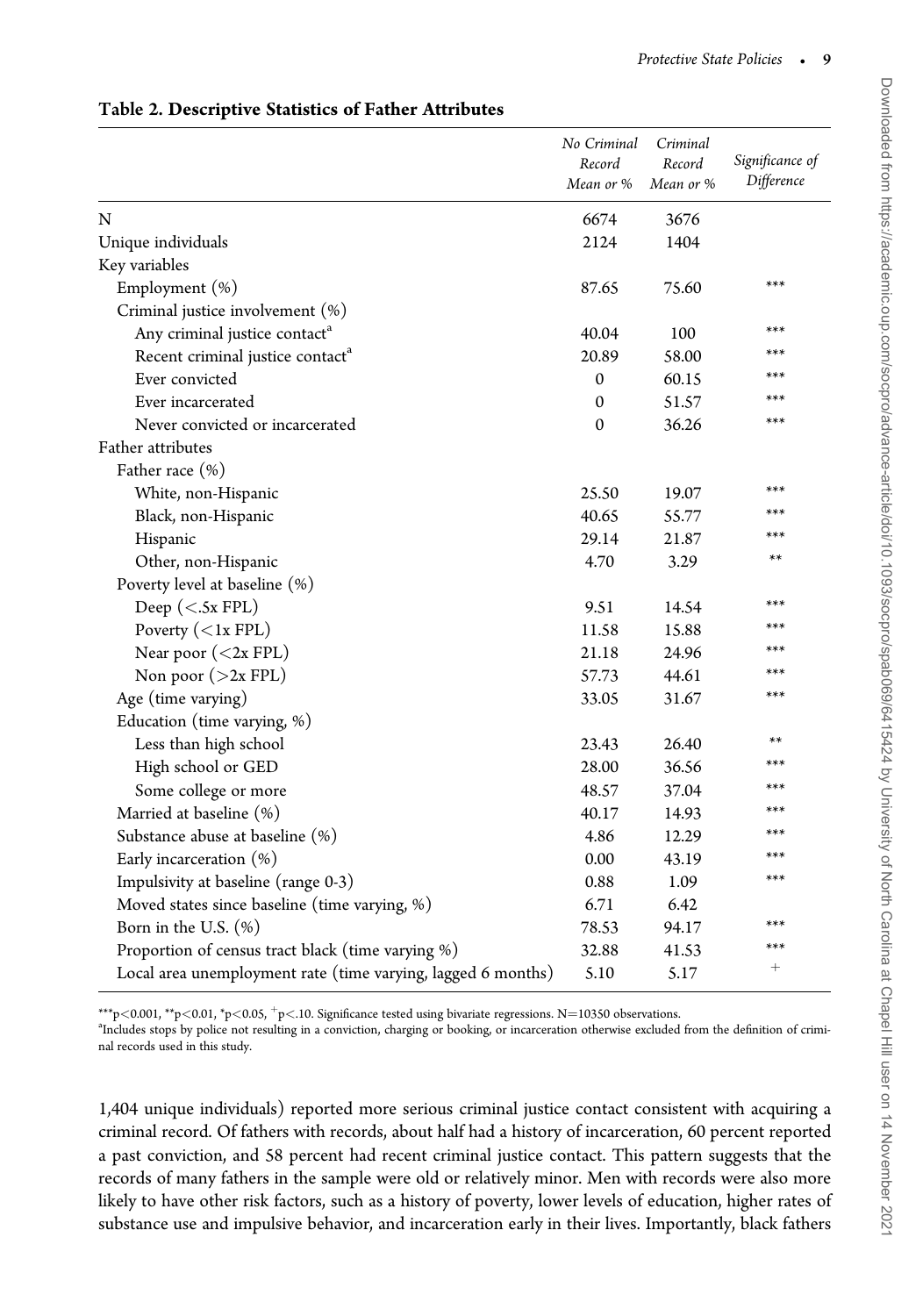in the sample were more likely to have a record, while white fathers were more likely to not have a record. The vast majority of men were working, though those with records were less likely to be employed than those without records (88 percent v. 75 percent). A supplemental analysis indicated that most of those not currently employed reported looking for work (74 percent with records, 70 percent without records), rather than having left the labor force.

Fathers lived in 46 unique states across the panel, reflecting dispersion from the original 15 FF states. These states varied widely with respect to their policies, as summarized in Table 3, falling on average at .31 across 290 unique state-years on the employment policy index scale of zero (no protective policies) to one (all six policies). These laws governed the use of arrest information by employers (public employers in 30 percent of state-years, private employers in 24 percent of state years) and licensing agencies (34 percent of state years), and prohibited blanket bans on individuals with records by employers (public employers in 34 percent of state-years, private employers in 12 percent of state years) or licensing agencies (48 percent of state years). State contexts also varied substantially with respect to employment rates and labor force composition, inequality, imprisonment and probation rates, crime rates, and political ideologies.

## Policy Protections and Employment

The models presented in Table 4 examine employment outcomes among fathers with criminal records. Contrary to expectations, these models indicate that living in a state with more protective policies in place was negatively associated with employment. As shown in the first model, fathers with records living in states with all six policies in place were 16 percentage points less likely to be

|                                                      | Mean    | <b>Standard Deviation</b> | Min.         | Max.    |
|------------------------------------------------------|---------|---------------------------|--------------|---------|
| Employment policy index                              | 0.31    | 0.30                      | $\mathbf{0}$ | 1       |
| Public Employer Bans                                 | 0.35    | 0.48                      | $\mathbf{0}$ | 1       |
| Private Employer Bans                                | 0.12    | 0.33                      | $\mathbf{0}$ | 1       |
| <b>Licensing Bans</b>                                | 0.49    | 0.50                      | $\mathbf{0}$ | 1       |
| Public Employer Arrest Consideration                 | 0.31    | 0.45                      | $\mathbf{0}$ | 1       |
| Private Employer Arrest Consideration                | 0.24    | 0.41                      | $\mathbf{0}$ | 1       |
| <b>Licensing Arrest Consideration</b>                | 0.34    | 0.47                      | $\mathbf{0}$ | 1       |
| State Attributes, Lagged by one year                 |         |                           |              |         |
| Proportion of civilian population Non-Hispanic White | 0.82    | .11                       | .20          | .98     |
| Proportion of civilian population Non-Hispanic Black | 0.12    | .09                       | .01          | .35     |
| Unemployment rate                                    | 5.04    | 1.42                      | 2.40         | 10.50   |
| Gini coefficient                                     | 0.59    | .04                       | 0.53         | 0.71    |
| Violent crime rate                                   | 456.97  | 173.62                    | 103.70       | 961.40  |
| Property crime rate                                  | 3495.60 | 813.00                    | 1932.00      | 5849.80 |
| Imprisonment rate                                    | 460.88  | 163.15                    | 126.00       | 901.00  |
| Probation rate                                       | 1784.65 | 1014.18                   | 387.00       | 6598.00 |
| State legislature ideology                           | $-0.04$ | .57                       | $-1.44$      | 1.07    |
| Census region                                        |         |                           |              |         |
| Northeast                                            | .18     | .38                       | $\mathbf{0}$ | 1       |
| Midwest                                              | .22     | .42                       | $\mathbf{0}$ | 1       |
| South                                                | .42     | .50                       | $\mathbf{0}$ | 1       |
| West                                                 | .18     | .38                       | $\mathbf{0}$ | 1       |
|                                                      |         |                           |              |         |

## Table 3. Attributes of States in Analytic Sample

Note: N=290 unique state years contributed by 46 states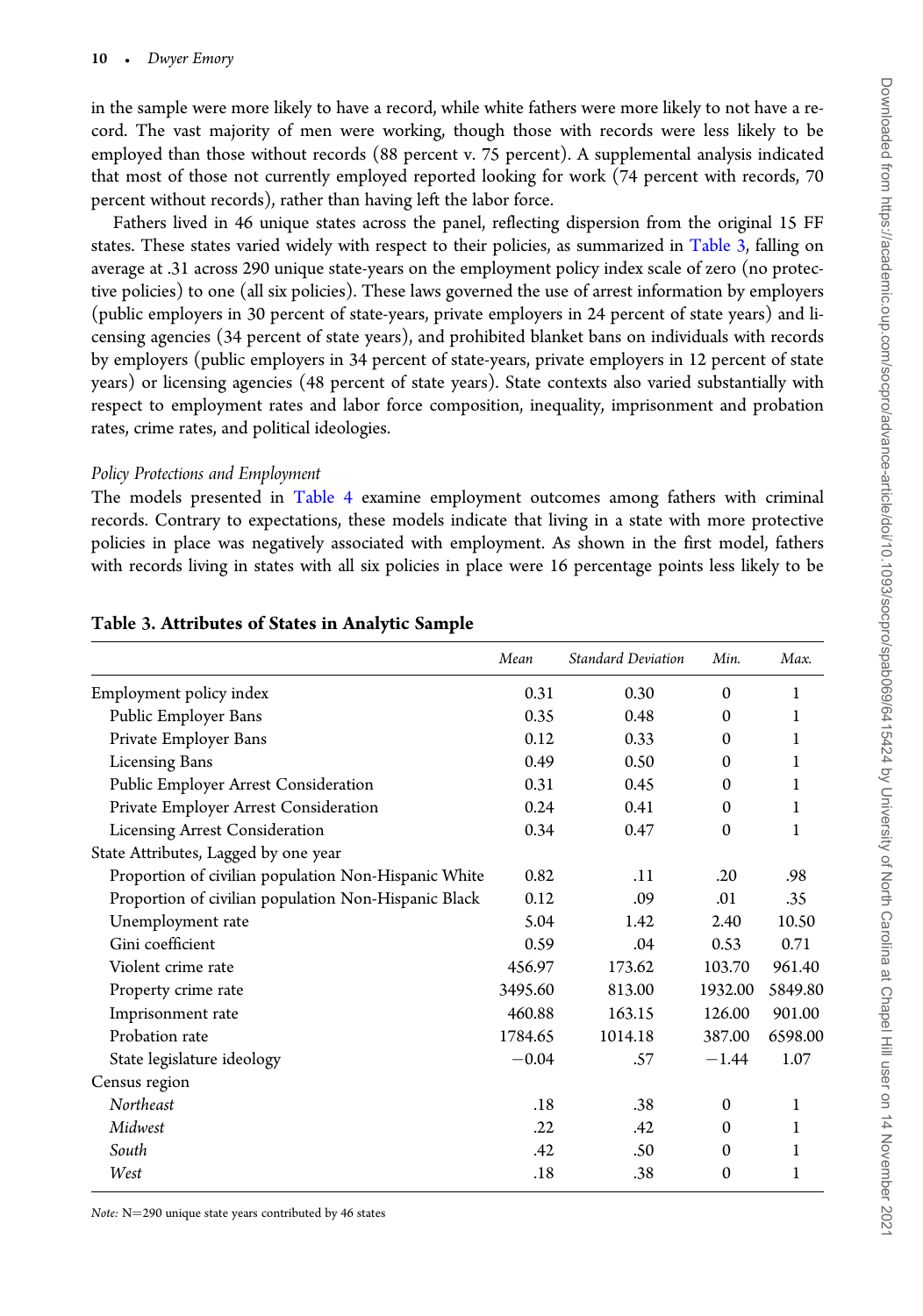|                                             | All Fathers with<br>Records |        | NH White Fathers with<br>Records |        | NH Black Fathers with<br>Records |        |
|---------------------------------------------|-----------------------------|--------|----------------------------------|--------|----------------------------------|--------|
|                                             | Coefficient                 | SЕ     | Coefficient                      | SE     | Coefficient                      | SE     |
| Employment policy index                     | $-0.16***$                  | (0.03) | $-0.04$                          | (0.07) | $-0.21***$ <sup>a</sup>          | (0.03) |
| Father race and ethnicity                   |                             |        |                                  |        |                                  |        |
| Black, non-Hispanic                         | $-0.07*$                    | (0.03) |                                  |        |                                  |        |
| Hispanic                                    | 0.05                        | (0.03) |                                  |        |                                  |        |
| Other, non-Hispanic                         | $-0.08$                     | (0.05) |                                  |        |                                  |        |
| Father impulsivity score                    | $-0.01$                     | (0.02) | 0.03                             | (0.04) | $-0.01$                          | (0.02) |
| Father age                                  | 0.00                        | (0.00) | $-0.01^{+}$                      | (0.00) | $0.00^{*a}$                      | (0.00) |
| Married at child's birth                    | 0.02                        | (0.02) | 0.06                             | (0.04) | $0.05^{+}$                       | (0.03) |
| Father education                            |                             |        |                                  |        |                                  |        |
| High school or GED                          | $0.11***$                   | (0.03) | $0.13^{+}$                       | (0.07) | $0.13***$                        | (0.03) |
| Some college or more                        | $0.14***$                   | (0.03) | 0.13                             | (0.10) | $0.18***$                        | (0.02) |
| Father baseline poverty                     |                             |        |                                  |        |                                  |        |
| Poverty (50 - 99% FPL)                      | 0.02                        | (0.03) | $-0.01$                          | (0.11) | 0.01                             | (0.03) |
| Near poor (100 - 199% FPL)                  | $0.08**$                    | (0.03) | 0.04                             | (0.08) | $0.08**$                         | (0.03) |
| Non poor (200% FPL and above)               | $0.10***$                   | (0.03) | 0.14                             | (0.09) | $0.09**$                         | (0.03) |
| Substance use at child's birth              | $-0.02$                     | (0.03) | $-0.03$                          | (0.06) | $-0.02$                          | (0.04) |
| Father baseline incarceration               | $-0.05**$                   | (0.02) | $-0.08*$                         | (0.03) | $-0.05*$                         | (0.02) |
| Father born in US                           | $-0.10***$                  | (0.03) | $-0.08$                          | (0.10) | $-0.19*$                         | (0.08) |
| Father moved states                         | 0.04                        | (0.03) | $-0.06$                          | (0.07) | $0.10^{*a}$                      | (0.05) |
| Proportion of census tract black            | $-0.05^{+}$                 | (0.03) | $-0.07$                          | (0.08) | $-0.05$                          | (0.03) |
| Local area unemployment rate (lagged)       | $-0.01*$                    | (0.01) | $-0.02$                          | (0.01) | $-0.02$                          | (0.01) |
| State proportion labor force white (lagged) | 0.21                        | (0.17) | 0.96                             | (0.73) | $0.25^{+}$                       | (0.14) |
| State proportion labor force black (lagged) | 0.07                        | (0.26) | 0.35                             | (0.93) | 0.05                             | (0.27) |
| State unemployment rate (lagged)            | $-0.01$                     | (0.01) | $-0.02$                          | (0.02) | $-0.00$                          | (0.02) |
| State Gini coefficient (lagged)             | $-0.65*$                    | (0.31) | $-0.57$                          | (0.65) | $-0.68*$                         | (0.32) |
| State violent crime rate (lagged)           | 0.00                        | (0.00) | $-0.00^{+}$                      | (0.00) | $0.00^{+}$ a                     | (0.00) |
| State property crime rate (lagged)          | $-0.00$                     | (0.00) | 0.00                             | (0.00) | $-0.00$                          | (0.00) |
| State imprisonment rate (lagged)            | 0.00                        | (0.00) | 0.00                             | (0.00) | $0.00^{+}$                       | (0.00) |
| State probation rate (lagged)               | $-0.00$                     | (0.00) | $-0.00$                          | (0.00) | $-0.00$                          | (0.00) |
| State legislature ideology (lagged)         | 0.00                        | (0.02) | $-0.03$                          | (0.04) | 0.01                             | (0.03) |
| Census region                               |                             |        |                                  |        |                                  |        |
| Midwest                                     | $-0.01$                     | (0.02) | $-0.17**$                        | (0.06) | $-0.01$ <sup>a</sup>             | (0.03) |
| South                                       | $-0.05$                     | (0.04) | $-0.11$                          | (0.09) | $-0.07$                          | (0.06) |
| West                                        | $-0.05$                     | (0.03) | 0.02                             | (0.09) | $-0.08^{+}$                      | (0.05) |
| <b>Observations</b>                         | 3,676                       |        | 701                              |        | 2,050                            |        |
| Unique Individuals                          | 1,404                       |        | 254                              |        | 784                              |        |

## Table 4. Mixed Effects Model of Lagged State Policies on Fathers' Employment among Fathers with Criminal Records

\*\*\*p<0.001, \*\*p<0.01, \*p<0.05,  $^+$ p<.10. Robust standard errors. Multilevel models account for father-year and state random effects, and wave fixed effects.

<sup>a</sup>Differences between white and black fathers statistically significant at the .05 level or greater in fully interacted models.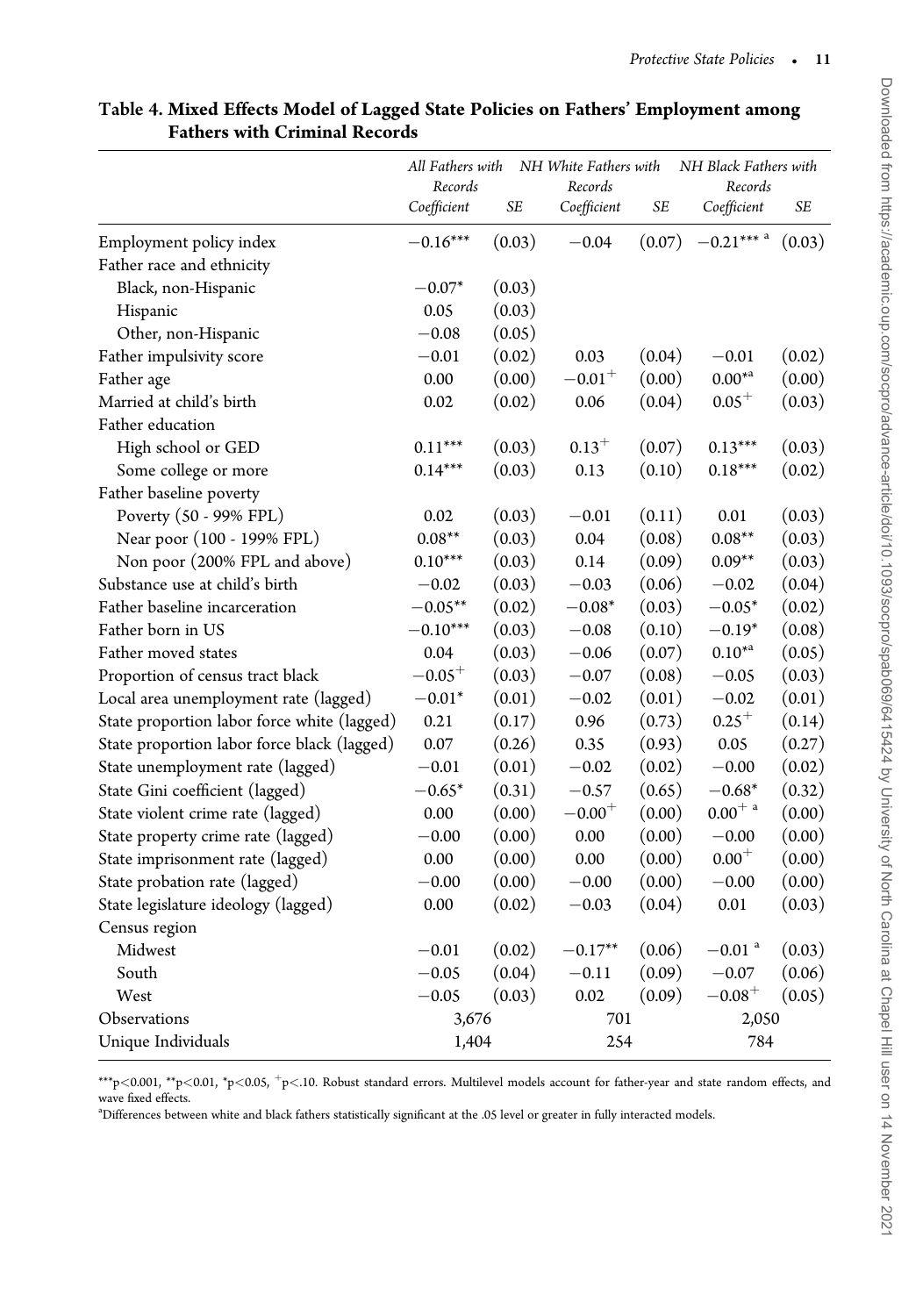employed than their counterparts in unregulated states. Race stratified models demonstrate that these findings are largely driven by the experiences of black fathers, who constitute the majority of the sample. Policies were not associated with the employment of white fathers with records. Models of black fathers with records, on the other hand, show those living in the most protective states were 21 percentage points less likely to be employed than those in the least protective states. The fully interacted models, indicated by subscripts in Table 4, confirm that this racial difference in the association between employment and the policy index is statistically significant  $(-.17, p=0.015)$ . These models also suggest that the employment of black fathers with records was more sensitive to interstate moves but less sensitive to living in the Midwest than their white counterparts, though these differences may reflect limited statistical power in models of white fathers due to the smaller sample size.

The models presented in Table 5 test the moderation hypotheses using the full sample of fathers both with and without criminal records. The first two models show that a criminal record was associated with a five percentage point employment penalty, and that this association was negatively moderated by employment policies. Rather than improving outcomes, the disparity between the employment of fathers with and without records was larger in states with more protective policies in place. As with the previous set of models, these associations differ significantly by race. For white fathers, the association between criminal records and employment fell short of statistical significance  $(-.04, p<.10)$  and was not moderated by employment policies. This was not the case for black fathers, however. Black fathers with records were four percentage points less likely to be employed than those without records, but the moderated models indicate all black fathers were sensitive to employment policies. Black fathers without records living in the most protective states were ten percentage points less likely to be employed than their counterparts in the least protective regimes. For black fathers with records, linear combinations of these coefficients indicated those living in the most protective states were 18 percentage points less likely to be employed than those in the least protective states. The non-significant interaction term indicates that the disparity between those with and without records was similar across policy regimes, however.

The fully interacted models of white and black fathers, noted with subscripts in Table 5, provide a direct comparison of these racial differences. Black fathers were significantly less likely to be employed in states with more protective policies in place than their white counterparts  $(-.11, 1)$ p<.001), regardless of their record status. To contextualize these findings, in these models the predicted probability of white fathers' employment was 83–89 percent and not statistically different, regardless of state policy or criminal record. For black fathers in unregulated states, the predicted probability of employment was a comparable 85 percent for those without records and 83 percent for those with records. In the most protective states, however, these models predicted employment for only 75 percent of black fathers without records and only 67 percent of those with records. These estimates are significantly lower than those of black fathers in the least protective states or white fathers in any policy regime. There are also some notable differences among the control variables, as being born in the United States and state income inequality are negatively associated only with the employment of black fathers. Together, these racial patterns suggest that black men's ability to find employment is particularly sensitive to the state context in which they live, while personal attributes, such as avoiding criminal justice contact, may have limited impact on employment outcomes.

#### Sensitivity Analyses

Table 6 presents three sensitivity analyses testing the robustness of these findings. Models excluding fathers who moved states, presented in the first panel, are nearly identical to the main findings and indicate the findings are not driven by selective migration. The difference between black and white fathers falls just short of statistical significance ( $p=0.054$ ) in these models, likely reflecting the smaller sample size rather than a substantive difference in the findings. The consistency between the main findings and the second panel, excluding fathers interviewed after 2007, indicates that findings were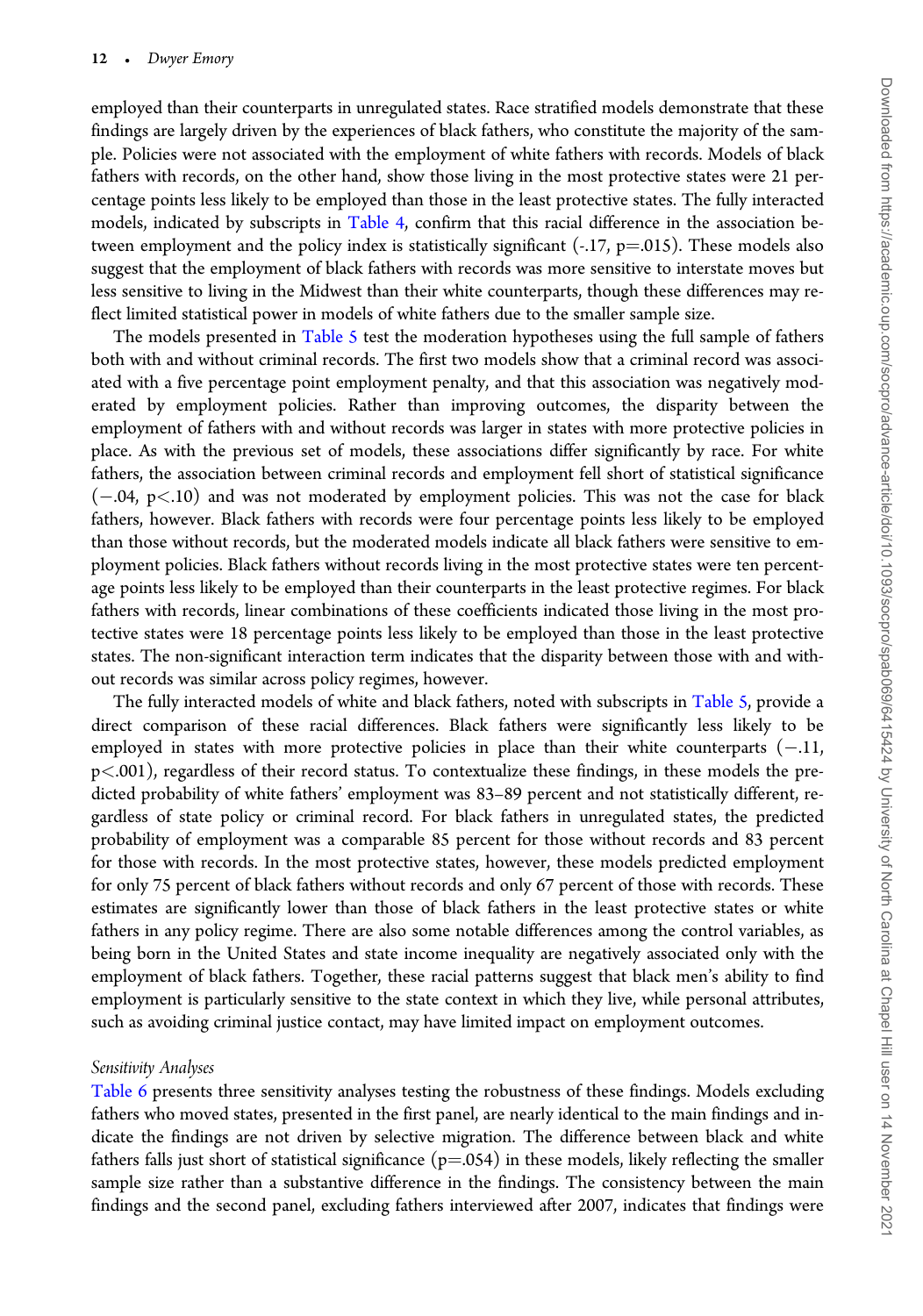| Tanic ? when meen when a magge           |                    |                                    | ane I annun inn sainn am a |                                             |                      |                                  |                      |                                                         |                                                  |                                                                                  |                                  |                                                    |
|------------------------------------------|--------------------|------------------------------------|----------------------------|---------------------------------------------|----------------------|----------------------------------|----------------------|---------------------------------------------------------|--------------------------------------------------|----------------------------------------------------------------------------------|----------------------------------|----------------------------------------------------|
|                                          |                    | All Fathers                        |                            |                                             |                      | NH White Fathers                 |                      |                                                         |                                                  | NH Black Fathers                                                                 |                                  |                                                    |
|                                          | Main               |                                    | Moderated                  |                                             | Main                 |                                  | Moderated            |                                                         | Main                                             |                                                                                  | Moderated                        |                                                    |
|                                          | В                  | ${\rm S}$                          | B                          | 55                                          | B                    | S <sub>E</sub>                   | В                    | S E                                                     | B                                                | S <sub>E</sub>                                                                   | В                                | SE <sub>1</sub>                                    |
| Criminal record                          | $-0.05***$         | (0.01)                             | $-0.02$                    |                                             | $-0.04$ <sup>+</sup> | (0.02)                           | $-0.05$ <sup>+</sup> |                                                         | $-0.04*$                                         | (0.02)                                                                           |                                  |                                                    |
| Employment policy index                  |                    |                                    | $-0.03$                    | $\begin{pmatrix} 0.02 \ 0.02 \end{pmatrix}$ |                      |                                  | 0.01                 | $\begin{array}{c} (0.03) \ (0.03) \ (0.06) \end{array}$ |                                                  |                                                                                  | $-0.02$<br>$-0.10***^{\text{a}}$ | $\begin{pmatrix} 0.03 \ 0.03 \end{pmatrix}$        |
| Record/Policy interaction                |                    |                                    | $-0.08***$                 | (0.02)                                      |                      |                                  | 0.03                 |                                                         |                                                  |                                                                                  | $-0.05$                          | (0.04)                                             |
| Father race and ethnicity                |                    |                                    |                            |                                             |                      |                                  |                      |                                                         |                                                  |                                                                                  |                                  |                                                    |
| Black, non-Hispanic                      | $-0.07***$         | (0.02)                             | $-0.07***$                 | (0.02)                                      |                      |                                  |                      |                                                         |                                                  |                                                                                  |                                  |                                                    |
| Hispanic                                 | $0.02$<br>-0.10*** | (0.02)                             |                            | (0.02)                                      |                      |                                  |                      |                                                         |                                                  |                                                                                  |                                  |                                                    |
| Other, non-Hispanic                      |                    | (0.02)                             | $0.02$<br>-0.11***         | (0.02)                                      |                      |                                  |                      |                                                         |                                                  |                                                                                  |                                  |                                                    |
| Father impulsivity score                 | $-0.02*$           | $\left(0.01\right)$                |                            | (0.01)                                      |                      |                                  | $0.00$<br>$-0.00***$ |                                                         |                                                  |                                                                                  |                                  |                                                    |
| Father age                               | $-0.00*$           | (0.00)                             | $-0.02$ <sup>*</sup>       | (0.00)                                      | $0.00$<br>$-0.00***$ |                                  |                      |                                                         | $-0.03$ <sup>*</sup>                             |                                                                                  | $-0.03$ <sup>*</sup>             | (0.01)                                             |
| Married at child's birth                 | $0.04**$           | (0.01)                             | $0.04***$                  | (0.01)                                      | $0.05***$            | $(0.02)$<br>$(0.00)$<br>$(0.01)$ | $0.05***$            | $\begin{pmatrix} 0.02 \ 0.00 \end{pmatrix}$             | $0.06*$                                          | $\begin{pmatrix} 0.01 \ 0.00 \end{pmatrix}$                                      | $0.06*$                          | (0.02)                                             |
| Father education                         |                    |                                    |                            |                                             |                      |                                  |                      |                                                         |                                                  |                                                                                  |                                  |                                                    |
| High school or GED                       | $0.06***$          | (0.02)                             | $0.06***$                  |                                             | $0.06$<br>0.07       |                                  |                      |                                                         | $0.10***$                                        |                                                                                  | $0.10***$                        | (0.02)                                             |
| Some college or more                     | $0.10***$          | (0.02)                             | $0.10***$                  | (0.02)                                      |                      | (600)                            | $0.06$<br>0.07       | (0.04)                                                  | $0.16***2$                                       | (0.02)                                                                           | $0.16***2$                       | (0.02)                                             |
| Father baseline poverty                  |                    |                                    |                            |                                             |                      |                                  |                      |                                                         |                                                  |                                                                                  |                                  |                                                    |
| Poverty (50 - 99% FPL)                   | 0.03               | (0.02)                             |                            |                                             | $-0.02$              |                                  | $-0.02$              |                                                         |                                                  |                                                                                  |                                  |                                                    |
| Near poor (100 - 199% FPL)               | $0.09***$          | (0.02)                             | $0.03$<br>0.09***          | (0.02)                                      | $0.04$<br>$-0.06$    | $(500)$<br>(0.05)<br>(500)       | 0.07                 | $(0.05)$<br>$(0.05)$<br>$(0.05)$                        | $\begin{array}{c} 0.01 \\ 0.08^{**} \end{array}$ |                                                                                  | $0.01$<br>$0.08**$               |                                                    |
| Non poor (200% <sup>+</sup> FPL)         | $0.11***$          | (0.02)                             | $0.11***$                  | (0.02)                                      |                      |                                  |                      |                                                         | $0.11***$                                        |                                                                                  | $0.11***$                        |                                                    |
| Substance use at child's birth           | $-0.01$            | $\left(0.01\right)$                | $-0.01$                    | (0.01)                                      |                      |                                  | $-0.04$              |                                                         | $-0.01$                                          |                                                                                  | $-0.01$                          | $\begin{pmatrix} 0.03 \ 0.03 \ 0.02 \end{pmatrix}$ |
| Father baseline incarceration            | $-0.05***$         | $\left( \frac{0.02}{0.02} \right)$ | $-0.05***$                 | (0.02)                                      | $-0.09***$           |                                  | $-0.09***$           |                                                         | $-0.05*$                                         |                                                                                  | $-0.05*$                         | (0.02)                                             |
| Father born in US                        | $-0.08***$         | (0.02)                             | $-0.07***$                 | (0.02)                                      | 0.04                 | (0.03)                           | $0.05^{+}$           | $(0.03)$<br>$(0.02)$<br>$(0.00)$<br>$(0.04)$            | $-0.10***24$                                     | $(0.03)$<br>$(0.02)$<br>$(0.02)$<br>$(0.02)$<br>$(0.03)$<br>$(0.03)$<br>$(0.03)$ | $-0.10***4$                      | $(0.02)$<br>$(0.03)$<br>$(0.01)$                   |
| Father moved states                      | $-0.01$            | $\left(0.02\right)$                | $-0.01$                    | (0.02)                                      | $-0.04$              |                                  | $-0.04$              |                                                         | $0.02\,$                                         |                                                                                  | 0.03                             |                                                    |
| Local area unemployment rate (lag)       | $-0.01***$         | (0.00)                             | $-0.01***$                 | (0.00)                                      | $-0.01$ <sup>+</sup> | $(0.02)$<br>$(0.00)$             | $-0.01$<br>$-0.04$   |                                                         | $-0.01^{+}$                                      |                                                                                  | $-0.01^{+}$                      |                                                    |
| Proportion of census tract black         | $-0.06*$           | (0.02)                             | $-0.05*$                   | (0.02)                                      | $-0.04$              |                                  |                      |                                                         | $-0.04$                                          |                                                                                  | $-0.04$                          | (0.03)                                             |
| State proportion labor force white (lag) |                    | (0.13)                             | 0.15                       | (0.14)                                      | 0.20                 | (0.50)                           | 0.24                 | (0.50)                                                  | $0.50***$                                        | (0.17)                                                                           | 0.29                             | (916)                                              |
|                                          |                    |                                    |                            |                                             |                      |                                  |                      |                                                         |                                                  |                                                                                  |                                  | $\left(\text{continued}\right)$                    |

Table 5. Mixed Effects Model of Lagged State Policies on Employment Table 5. Mixed Effects Model of Lagged State Policies on Employment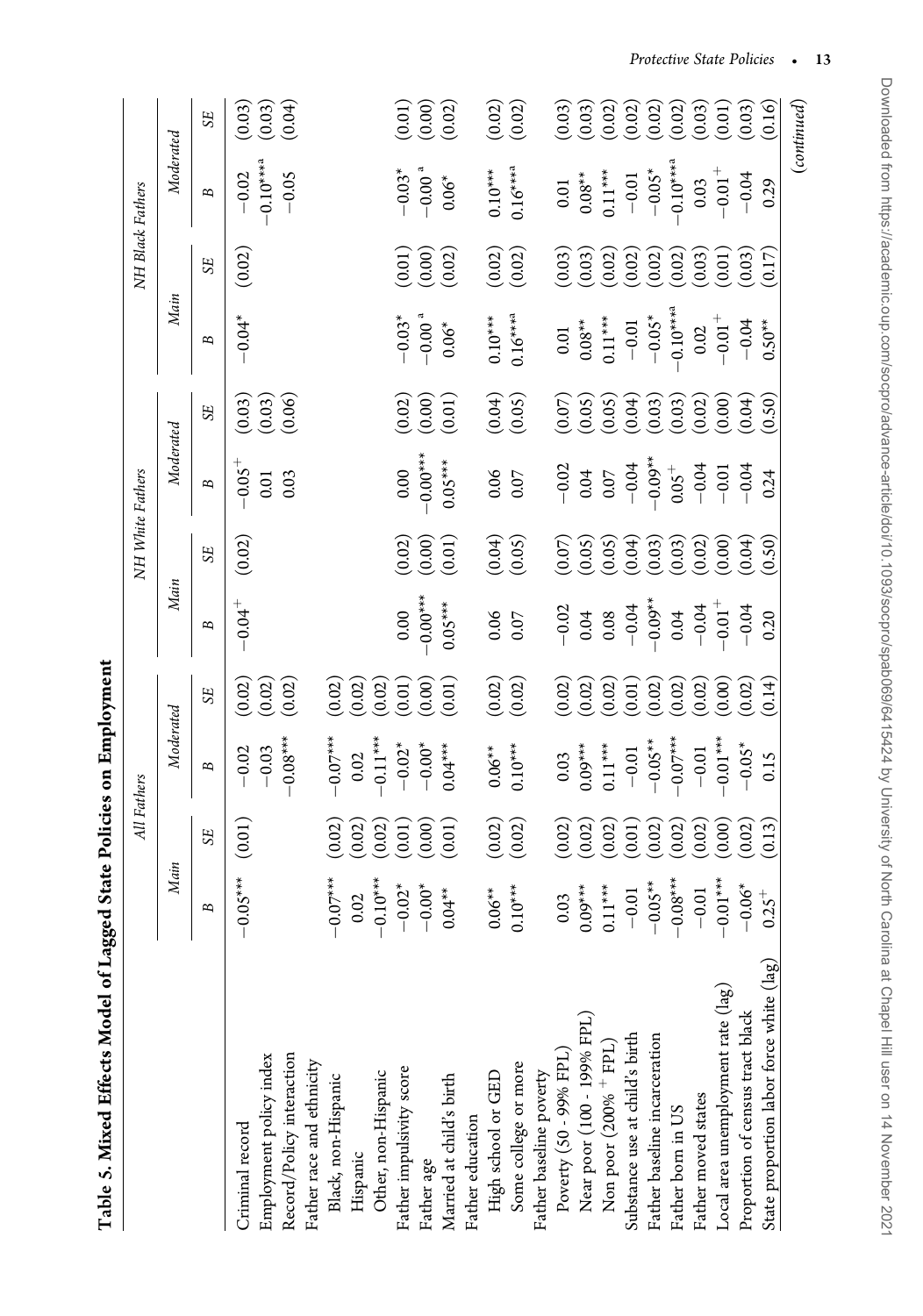| ï                   |  |
|---------------------|--|
| l<br>J              |  |
| ĺ                   |  |
| l<br>᠈<br>ו<br>י    |  |
|                     |  |
| i<br>I              |  |
| $\overline{1}$<br>Í |  |

|                                          |                                                                              | All Fathers                                                                      |                                                               |                                                                                              |                                                                           | NH White Fathers                                                                 |                                                                                           |                                                                                  |                                                                          | NH Black Fathers                                                                 |                                                                                                                   |                                                                                     |
|------------------------------------------|------------------------------------------------------------------------------|----------------------------------------------------------------------------------|---------------------------------------------------------------|----------------------------------------------------------------------------------------------|---------------------------------------------------------------------------|----------------------------------------------------------------------------------|-------------------------------------------------------------------------------------------|----------------------------------------------------------------------------------|--------------------------------------------------------------------------|----------------------------------------------------------------------------------|-------------------------------------------------------------------------------------------------------------------|-------------------------------------------------------------------------------------|
|                                          | Main                                                                         |                                                                                  | Moderated                                                     |                                                                                              | Main                                                                      |                                                                                  | Moderated                                                                                 |                                                                                  | Main                                                                     |                                                                                  | Moderated                                                                                                         |                                                                                     |
|                                          |                                                                              | SE <sub>1</sub>                                                                  | B                                                             | SE <sub>1</sub>                                                                              | B                                                                         | SE <sub>1</sub>                                                                  | B                                                                                         | <b>SE</b>                                                                        | В                                                                        | SE                                                                               | B                                                                                                                 | <b>SE</b>                                                                           |
| State proportion labor force black (lag) |                                                                              |                                                                                  |                                                               |                                                                                              |                                                                           |                                                                                  |                                                                                           |                                                                                  |                                                                          |                                                                                  |                                                                                                                   |                                                                                     |
| State unemployment rate (lag)            |                                                                              |                                                                                  |                                                               |                                                                                              |                                                                           |                                                                                  |                                                                                           |                                                                                  |                                                                          |                                                                                  |                                                                                                                   |                                                                                     |
| State Gini coefficient (lag)             |                                                                              |                                                                                  |                                                               |                                                                                              |                                                                           |                                                                                  |                                                                                           |                                                                                  |                                                                          |                                                                                  |                                                                                                                   |                                                                                     |
| State violent crime rate (lag)           | $0.35$ *<br>$-0.01$<br>$-0.29$<br>$-0.00$ *<br>$-0.00$<br>$-0.00$<br>$-0.01$ |                                                                                  |                                                               |                                                                                              |                                                                           |                                                                                  |                                                                                           |                                                                                  |                                                                          |                                                                                  |                                                                                                                   |                                                                                     |
| State property crime rate (lag)          |                                                                              |                                                                                  |                                                               |                                                                                              |                                                                           |                                                                                  |                                                                                           |                                                                                  |                                                                          |                                                                                  |                                                                                                                   |                                                                                     |
| State imprisonment rate (lag)            |                                                                              |                                                                                  |                                                               |                                                                                              |                                                                           |                                                                                  |                                                                                           |                                                                                  |                                                                          |                                                                                  |                                                                                                                   |                                                                                     |
| State probation rate (lag)               |                                                                              |                                                                                  |                                                               |                                                                                              |                                                                           |                                                                                  |                                                                                           |                                                                                  |                                                                          |                                                                                  |                                                                                                                   |                                                                                     |
| State legislature ideology (lag)         |                                                                              | $(0.17)$<br>$(0.00)$<br>$(0.21)$<br>$(0.00)$<br>$(0.00)$<br>$(0.00)$<br>$(0.01)$ | 0.16<br>$-0.00$<br>$-0.26$<br>$-0.00$<br>0.00<br>0.00<br>0.00 | $(0.19)$<br>$(0.00)$<br>$(0.00)$<br>$(0.00)$<br>$(0.00)$<br>$(0.00)$                         | $-0.19$<br>$-0.00$<br>$-0.15$<br>$-0.00$<br>$-0.00$<br>$-0.00$<br>$-0.00$ | $(0.55)$<br>$(0.01)$<br>$(0.00)$<br>$(0.00)$<br>$(0.00)$<br>$(0.00)$<br>$(0.01)$ | $\begin{array}{c} 0.25 \\ -0.00 \\ 0.15 \\ 0.00 \\ 0.00 \\ -0.00 \\ -0.01 \\ \end{array}$ | $(0.56)$<br>$(0.01)$<br>$(0.32)$<br>$(0.00)$<br>$(0.00)$<br>$(0.00)$<br>$(0.01)$ | $0.47^{+}$<br>$-0.01$<br>$-0.69^{*4}$<br>$-0.00$<br>0.00<br>0.00<br>0.00 | $(0.25)$<br>$(0.01)$<br>$(0.28)$<br>$(0.00)$<br>$(0.00)$<br>$(0.00)$<br>$(0.02)$ | $\begin{array}{r} 0.10 \\ -0.01 \\ -0.60^{*4} \\ 0.00 \\ 0.00 \\ -0.00 \\ -0.00 \\ -0.00 \\ -0.02 \\ \end{array}$ | $(0.26)$<br>$(0.01)$<br>$(0.00)$<br>$(0.00)$<br>$(0.00)$<br>$(0.00)$<br>$(0.00)$    |
| Census region                            |                                                                              |                                                                                  |                                                               |                                                                                              |                                                                           |                                                                                  |                                                                                           |                                                                                  |                                                                          |                                                                                  |                                                                                                                   |                                                                                     |
| Midwest                                  |                                                                              |                                                                                  |                                                               |                                                                                              |                                                                           |                                                                                  |                                                                                           |                                                                                  |                                                                          |                                                                                  |                                                                                                                   |                                                                                     |
| South                                    | $-0.03$ <sup>+</sup><br>-0.00<br>-0.02                                       | $(0.02)$<br>$(0.02)$<br>$(0.02)$                                                 | $-0.03$ <sup>*</sup><br>-0.02<br>-0.03                        | $\begin{pmatrix} 0.01 \\ 0.02 \end{pmatrix}$<br>$\begin{pmatrix} 0.02 \\ 0.02 \end{pmatrix}$ | $-0.06*$<br>$-0.03$<br>$-0.01$                                            | $(0.02)$<br>$(0.04)$<br>$(0.07)$                                                 | $-0.06$ <sup>*</sup><br>-0.02<br>-0.01                                                    | $(0.03)$<br>$(0.04)$<br>$(0.06)$                                                 | $-0.05$<br>$-0.00$<br>$-0.06$                                            | $(0.03)$<br>$(0.04)$<br>$(0.05)$                                                 | $-0.04$<br>$-0.08$<br>$-$                                                                                         | $\begin{pmatrix} 0.03 \ 0.03 \end{pmatrix}$<br>$\begin{pmatrix} 0.04 \end{pmatrix}$ |
| West                                     |                                                                              |                                                                                  |                                                               |                                                                                              |                                                                           |                                                                                  |                                                                                           |                                                                                  |                                                                          |                                                                                  |                                                                                                                   |                                                                                     |
| Observations                             |                                                                              | 10,350                                                                           |                                                               |                                                                                              |                                                                           |                                                                                  |                                                                                           |                                                                                  |                                                                          |                                                                                  |                                                                                                                   |                                                                                     |
| Unique Individuals                       |                                                                              | 3,457                                                                            |                                                               |                                                                                              |                                                                           | 2,403<br>784                                                                     |                                                                                           |                                                                                  |                                                                          | 4,763<br>1,604                                                                   |                                                                                                                   |                                                                                     |
|                                          |                                                                              |                                                                                  |                                                               |                                                                                              |                                                                           |                                                                                  |                                                                                           |                                                                                  |                                                                          |                                                                                  |                                                                                                                   |                                                                                     |

<sup>\*\*\*</sup>p<0.001, \*\*p<0.01, \*p<0.05, †p<.10. Robust standard errors. Multilevel models account for father-pear and state random effects, and wave fixed effects<br>"Differences between white and black fathers statistically signific  $^{***p}_{p}<0.001$ ,  $^*p<0.05$ ,  $^+p<.10$ . Robust standard errors. Multilevel models account for father-year and state random effects, and wave fixed effects aDifferences between white and black fathers statistically significant at the .05 level or greater in fully interacted models.

14 -Dwyer Emory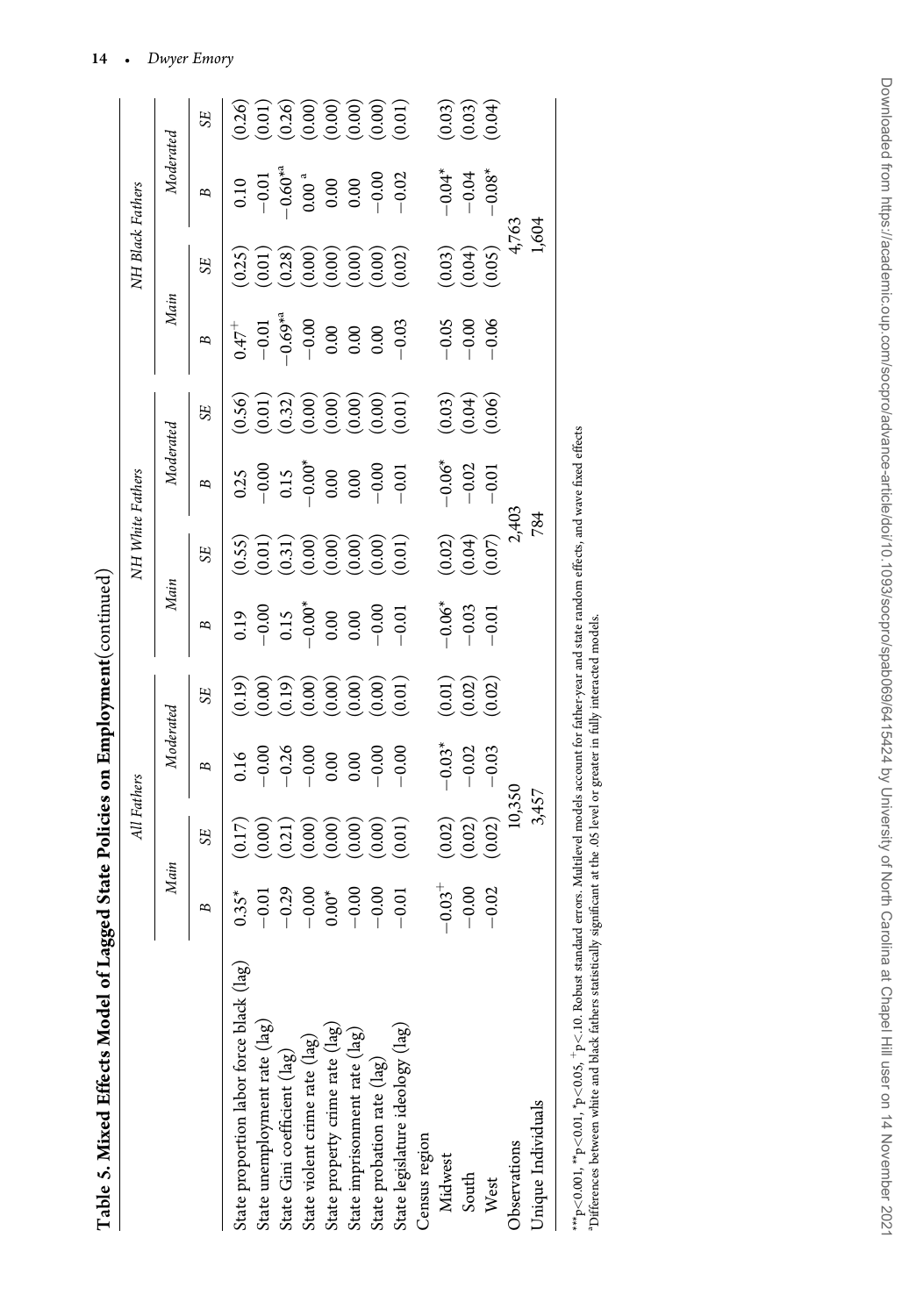|                                         |                                  |            | All Fathers NH White Fathers NH Black Fathers |                       |
|-----------------------------------------|----------------------------------|------------|-----------------------------------------------|-----------------------|
| Nonmoving Father Sample Criminal record |                                  | $-0.03$    | $-0.07*$                                      | $-0.04$               |
|                                         |                                  | (0.02)     | (0.03)                                        | (0.03)                |
|                                         | Employment policy index          | $-0.05***$ | $-0.03$                                       | $-0.11***^{\text{b}}$ |
|                                         |                                  | (0.02)     | (0.03)                                        | (0.03)                |
|                                         | Record/Policy interaction        | $-0.07***$ | 0.05                                          | $-0.03$               |
|                                         |                                  | (0.02)     | (0.06)                                        | (0.04)                |
|                                         | Observations                     | 9,666      | 2,180                                         | 4,482                 |
|                                         | Unique Individuals               | 3,051      | 659                                           | 1,436                 |
| Pre-Recession Sample                    | Criminal record                  | $-0.01$    | $-0.06*$                                      | $-0.01$               |
|                                         |                                  | (0.02)     | (0.02)                                        | (0.03)                |
|                                         | Employment policy index          | $-0.03$    | $-0.01$                                       | $-0.09***$            |
|                                         |                                  | (0.02)     | (0.03)                                        | (0.03)                |
|                                         | Record/Policy interaction        | $-0.09***$ | 0.04                                          | $-0.06$               |
|                                         |                                  | (0.02)     | (0.05)                                        | (0.04)                |
|                                         | Observations                     | 8,302      | 1,913                                         | 3,783                 |
|                                         | Unique Individuals               | 3,316      | 754                                           | 1,532                 |
| <b>Expanded Sample</b>                  | Incarceration history            | $-0.11***$ | $-0.10**$                                     | $-0.12***$            |
|                                         |                                  | (0.02)     | (0.03)                                        | (0.02)                |
|                                         | Employment policy index          | $-0.01$    | 0.05                                          | $-0.09^{*a}$          |
|                                         |                                  | (0.03)     | (0.03)                                        | (0.04)                |
|                                         | Incarceration/Policy interaction | $-0.08*$   | $-0.12$                                       | $-0.00$ <sup>a</sup>  |
|                                         |                                  | (0.04)     | (0.08)                                        | (0.05)                |
|                                         | Observations                     | 11,346     | 2,535                                         | 5,341                 |
|                                         | Unique Individuals               | 4,055      | 857                                           | 1,952                 |

## Table 6. Sensitivity Models

\*\*\*p<0.001, \*\*p<0.01, \*p<0.05,  $p$  +p < 10.

 $a<sup>a</sup>$ Differences between white and black fathers statistically significant at the p<.05 level in fully interacted models.

 $b$ Differences between white and black fathers statistically significant at the p<.10 level in fully interacted models.

Robust standard error in parentheses. Father controls include race/ethnicity, impulsivity, age, marital status, education, poverty level, substance abuse, early incarceration, born in the US, residential mobility, proportion of census tract that is non-Hispanic black, and unemployment rate of the metropolitan statistical area. Lagged state level controls include the unemployment rate, imprisonment rate, probation rate, Gini coefficient, violent and property crime rates, and the partisan composition of the state legislature. Models also control for survey wave, census region, state random effects, and father/year random effects.

not driven by the 2008 recession. The final panel included mother reports of fathers who were not interviewed to address selective attrition concerns. These models differ slightly since they rely on past incarceration, a starker measure of criminal justice contact than the record variable used elsewhere, but the policy index plays the same moderating role in these models as in the main models. Incarceration is consistently associated with worse employment outcomes, but black fathers fared significantly worse in the most protective states, regardless of their personal incarceration histories.

Each component of the policy index is modeled separately in Table 7, and the consistency in the findings largely supports the decision to model them as a common policy context. In models of fathers with criminal records paralleling Table 4, shown in the first panel, two policies performed slightly differently than the others. Policies restricting the exclusion of individuals with records from licensure were not significantly associated with employment, and policies similarly regulating public employers fell just short of statistical significance in models of black fathers. Similar discrepancies for these two policies were apparent in the moderated models, paralleling Table 5. Unlike findings in the main models, neither policy was significantly associated with the employment of black fathers. For white fathers, policies regulating both licensing agency and private employer bans of individuals with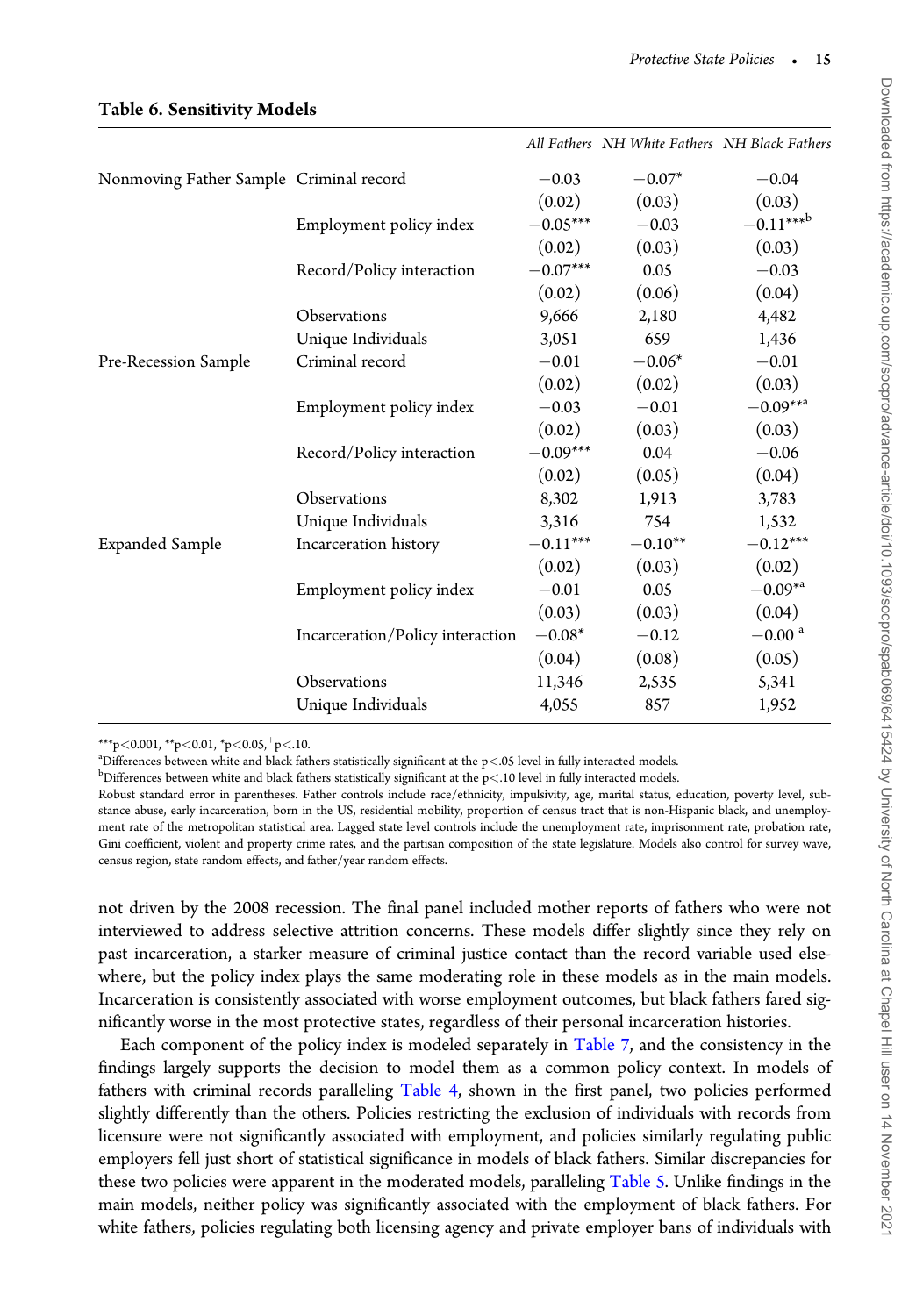|                                              |                           | All Fathers                |           |                             |           | NH White Fathers NH Black Fathers     |        |
|----------------------------------------------|---------------------------|----------------------------|-----------|-----------------------------|-----------|---------------------------------------|--------|
|                                              |                           | B                          | <b>SE</b> | $\boldsymbol{B}$            | <b>SE</b> | B                                     | SE     |
| <b>Fathers with Criminal</b>                 | Public Bans               | $-0.07*$                   |           | $(0.03) -0.05$              |           | $(0.04) -0.06^{+}$                    | (0.04) |
| Records                                      | Private Bans              | $-0.08**$                  | (0.03)    | 0.01                        |           | $(0.06)$ -0.12****                    | (0.02) |
|                                              | <b>Licensing Bans</b>     | $-0.03$                    |           | $(0.03) -0.00$              |           | $(0.03) -0.05^{+}$                    | (0.03) |
|                                              | <b>Public Arrests</b>     | $-0.09**$                  |           | $(0.03) -0.03$              |           | $(0.04)$ -0.12*** <sup>a</sup> (0.03) |        |
|                                              | <b>Private Arrests</b>    | $-0.09**$                  |           | $(0.03) -0.02$              |           | $(0.04)$ -0.11**** $(0.03)$           |        |
|                                              | <b>Licensing Arrests</b>  | $-0.06^{+}$                | (0.03)    | 0.01                        |           | $(0.05)$ -0.12***                     | (0.04) |
| Fathers with and without<br>Criminal Records |                           |                            |           |                             |           |                                       |        |
| Public Employer Bans                         | Criminal record           | $-0.04**$                  |           | $(0.01)$ -0.05 <sup>*</sup> |           | $(0.02) -0.03$                        | (0.02) |
| Prohibited                                   | Policy                    | $-0.03^{+}$                |           | $(0.01) -0.01$              |           | $(0.02) -0.04$                        | (0.03) |
|                                              | Record/Policy interaction | $-0.03$                    | (0.02)    | 0.01                        |           | $(0.06) -0.02$                        | (0.02) |
| Private Employer Bans                        | Criminal record           | $-0.04***$ (0.01) $-0.06*$ |           |                             |           | $(0.02) -0.03$                        | (0.02) |
| Prohibited                                   | Policy                    | $-0.03^{+}$                |           | $(0.01) -0.02$              |           | $(0.02) -0.06***^{\text{b}}$          | (0.02) |
|                                              | Record/Policy interaction | $-0.03$                    | (0.02)    | 0.07                        |           | $(0.05) -0.04^{+b}$                   | (0.02) |
| <b>Licensing Bans</b>                        | Criminal record           | $-0.03^{+}$                |           | $(0.02)$ -0.08**            |           | $(0.03) -0.02$                        | (0.03) |
| Prohibited                                   | Policy                    | 0.01                       |           | $(0.01) -0.02$              |           | $(0.02) -0.00$                        | (0.02) |
|                                              | Record/Policy interaction | $-0.03^{+}$                | (0.02)    | $0.07^{+}$                  |           | $(0.04) -0.04$ <sup>a</sup>           | (0.02) |
| Public Arrest Use                            | Criminal record           | $-0.03*$                   |           | $(0.01) -0.03$              |           | $(0.03) -0.03$                        | (0.02) |
| Prohibited                                   | Policy                    | $-0.01$                    | (0.02)    | 0.01                        |           | $(0.02) -0.06^{*a}$                   | (0.02) |
|                                              | Record/Policy interaction | $-0.06***$ (0.01) $-0.03$  |           |                             |           | $(0.03) -0.03$                        | (0.03) |
| Private Arrest Use                           | Criminal record           | $-0.03*$                   |           | $(0.01) -0.03$              |           | $(0.03) -0.03$                        | (0.02) |
| Prohibited                                   | Policy                    | $-0.01$                    | (0.02)    | 0.01                        |           | $(0.02) -0.06^{*a}$                   | (0.02) |
|                                              | Record/Policy interaction | $-0.06***$ (0.01) $-0.03$  |           |                             |           | $(0.03) -0.03$                        | (0.03) |
| <b>Licensing Arrest Use</b>                  | Criminal record           | $-0.03*$                   |           | $(0.01) -0.05$              |           | $(0.03) -0.03$                        | (0.02) |
| Prohibited                                   | Policy                    | 0.00                       | (0.02)    | 0.03                        |           | $(0.02)$ -0.05 <sup>*a</sup>          | (0.02) |
|                                              | Record/Policy interaction | $-0.04*$                   | (0.02)    | 0.01                        |           | $(0.04) -0.02$                        | (0.03) |

Table 7. Multilevel Mixed Effects Models of Individual Policies

\*\*\*p<0.001, \*\*p<0.01, \*p<0.05,  $+p$ <.10.

 $a<sup>a</sup>$ Differences between white and black fathers statistically significant at the p<.05 level in fully interacted models.

 $^{\rm b}$ Differences between white and black fathers statistically significant at the p<.10 level in fully interacted models.

Robust standard error in parentheses. Father controls include race/ethnicity, impulsivity, age, marital status, education, poverty level, substance abuse, early incarceration, born in the US, residential mobility, proportion of census tract that is non-Hispanic black, and unemployment rate of the metropolitan statistical area. Lagged state level controls include the unemployment rate, imprisonment rate, probation rate, Gini coefficient, violent and property crime rates, racial composition, and the ideology of the state legislature. Models also control for survey wave, census region, state random effects, and father/year random effects. Each cell represents a separate model.

records were associated with smaller employment disparities between those with and without records. These are the only models in this study that suggest a policy benefit, though one that fell short of statistical significance in both cases so may not reflect real improvements. There were significant differences between white and black fathers in these models, however, indicating that black fathers did not share in even these cautiously optimistic findings.

## DISCUSSION

This study considered whether policies defining certain uses of criminal records as employment discrimination were associated with better employment outcomes. Drawing on prior research, two competing hypotheses were posed. First, these policies could improve the likelihood that men with records found work by opening employment opportunities and removing barriers. Second, these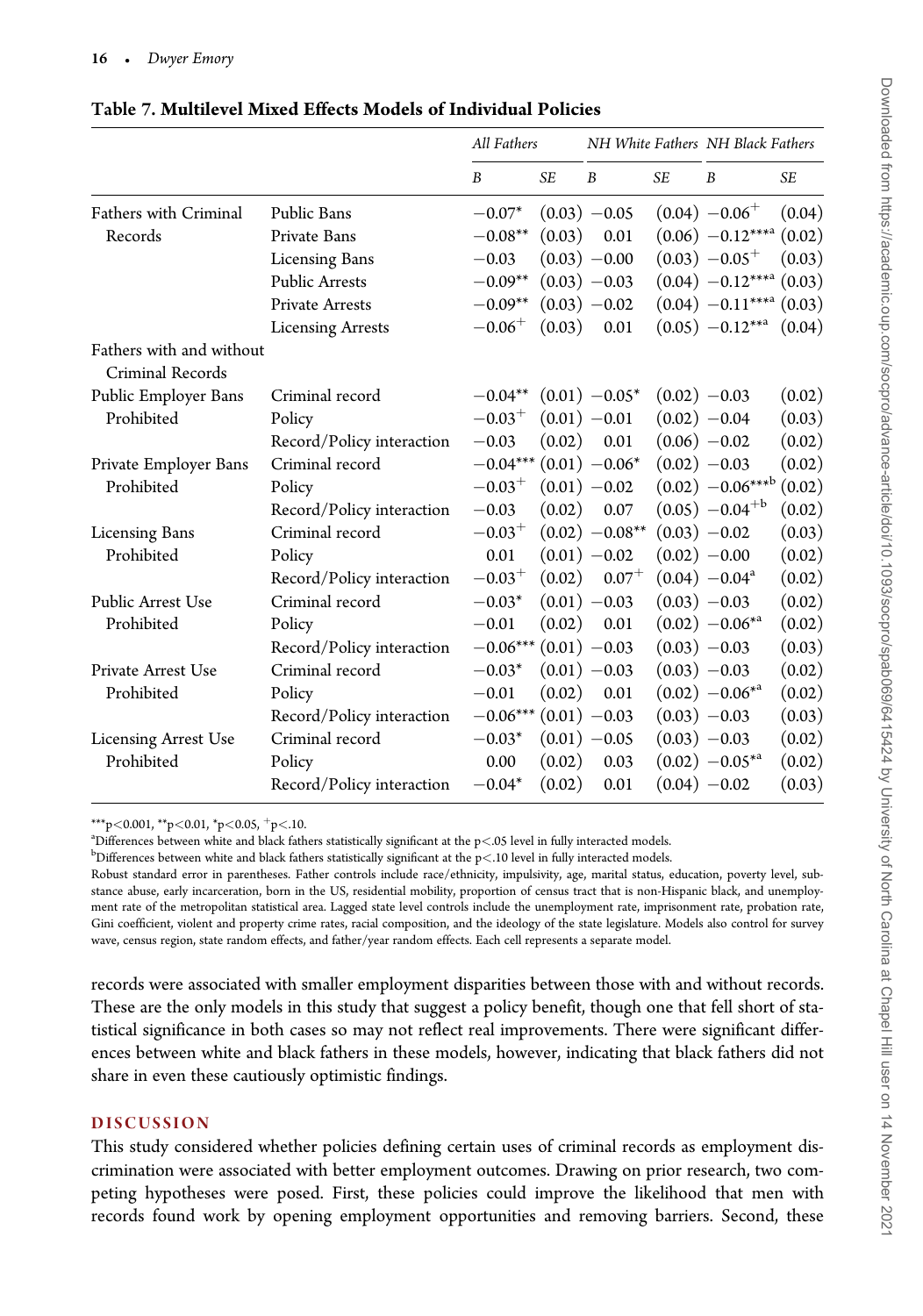policies may be unable to overcome existing racial disparities or may even exacerbate racial discrimination in employment. Overall, findings were consistent with the second hypothesis but not the first. While data limitations mean this study cannot establish causation, these findings nevertheless contribute to a growing body of research warning that policies regulating the use of records without addressing underlying issues of racism in the criminal justice system and labor market may be ineffectual or even exacerbate existing disparities.

Contrary to the first hypothesis, fathers with records in the most protective policy regimes were less likely to find work than either their counterparts in less regulated states or those without records. Consistent with the second hypothesis, the negative associations between policies and employment appear to be driven by the experiences of black fathers. While white fathers with records faced some employment disadvantages, particularly if they had been incarcerated, their state context was largely unrelated to their ability to find work. Reflecting systemic racial disparities in both the criminal justice system and labor market, the employment of black fathers was linked as closely to the policy and economic context of the state in which they lived as to their own attributes. In the present study, this manifests in fathers reporting worse employment outcomes in states with more restrictions on the use of records, even if they had no criminal record themselves.

These findings may reflect a failure of these policies to fully address historical disparities rather than an exacerbation of discrimination. Employment discrimination policies, like those addressing racial discrimination, are typically enforced through cumbersome and often expensive legal action (Jacobs 2015). Individuals with records have particularly limited power to ensure compliance with the existing laws due to issues of awareness, resources, and perceptions of risk. People with records are more likely to engage in system avoidance (Brayne 2014) and tend to have more limited economic resources (Looney and Turner 2018; The Pew Charitable Trusts 2010). A qualitative study conducted in Wisconsin suggested applicants with records may also have little awareness of their rights. Hlavka and colleagues found job seekers with felony records reported experiencing widespread and often blatant discrimination (2015). Despite being among the most protective states in the present study, even applicants who framed their difficulty finding work as resulting from structural discrimination perceived themselves as having no recourse to push back against an unfair system (Hlavka et al. 2015). Thus, even if these findings reflect reverse causation, it is reasonable to conclude that putting employment discrimination policies on the books may be insufficient to overcome existing patterns of discrimination.

These findings are also consistent with the stronger interpretation that record discrimination policies exacerbate employment disparities by increasing racial discrimination. Similar patterns of racial discrimination have been found in causal studies of "ban the box" policies (Agan and Starr 2018; Doleac and Hansen 2020), restrictions on employer use of background checks (Bushway 2004; Holzer et al. 2006), and the availability of criminal records (Dwyer Emory et al. 2020; Finlay 2009). The main explanations presented in this research rest on racial bias in employer behavior and structural racism rather than the qualifications of individual applicants. The theory of statistical discrimination suggests that employers respond to restrictions on their ability to use criminal record information by intentionally using race as a proxy for record status (see Doleac and Hansen 2020). Regulating the use of records does not address the underlying reasons employers may seek to avoid hiring individuals with records, such as assumptions about employee risk (Bushway et al. 2007; Lageson et al. 2015; Sugie et al. 2020) or legal liability for employee behavior (Jacobs 2015; Lageson et al. 2015). Employers thus act on these unaddressed concerns by disregarding or circumventing policies intended to prevent criminal record discrimination, which may be particularly easy if enforcement is weak. A softer version of this theory posits that employers may merely default to racial stereotypes of criminality in the absence of evidence to the contrary (see Agan and Starr 2018), with similarly disparate results for black applicants. While this study is not a causal test of employer discrimination and cannot capture employer intent, the pattern of results is remarkably similar to previous studies establishing these mechanisms.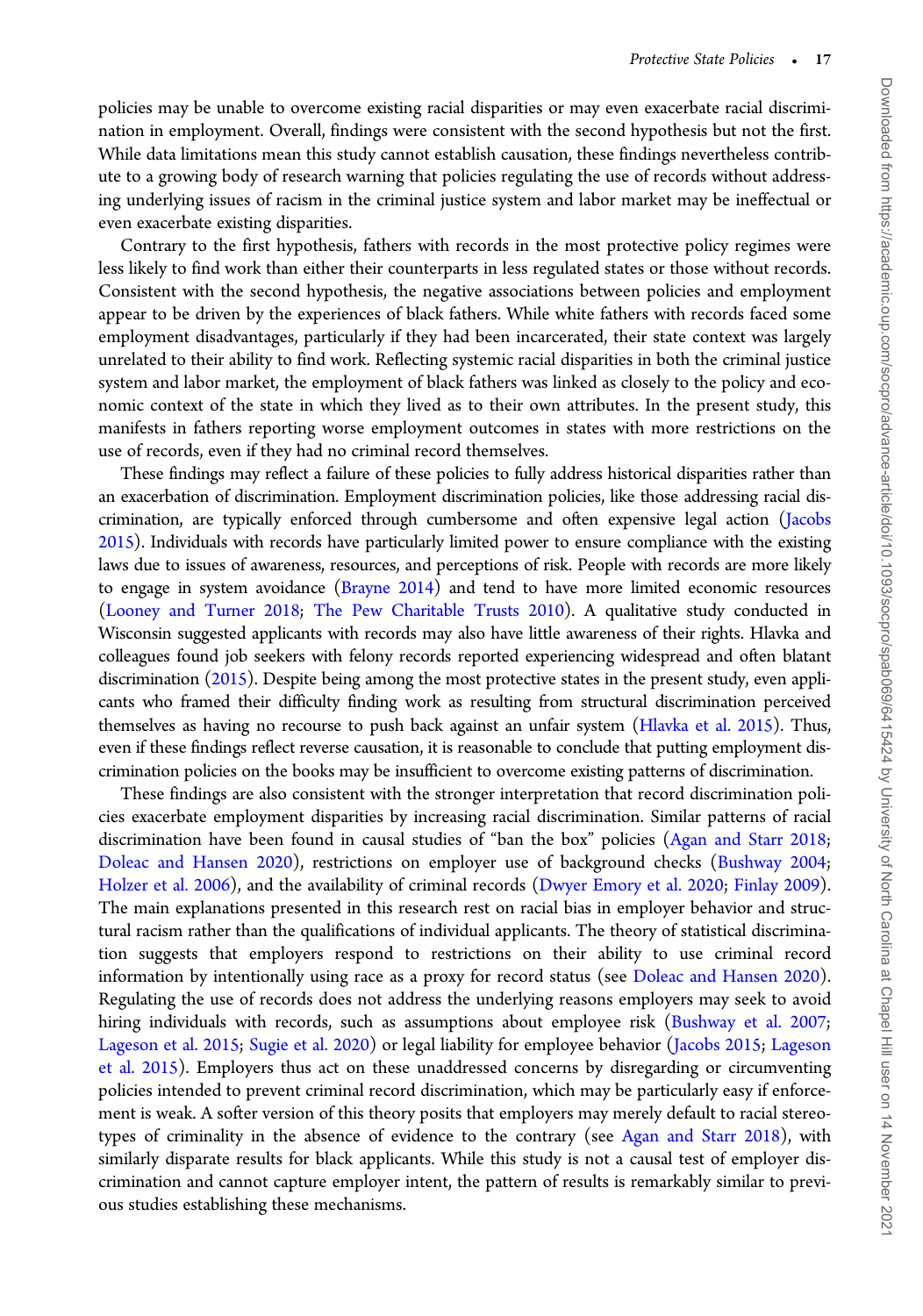The present study adds to research demonstrating the significant overlap between discrimination on the basis of race and criminal records and indicates that policies attempting to decouple these issues may fall short or even exacerbate the problem. That is not to say that all regulation is doomed to failure, however. Approaches such as reforming criminal records to ensure they are accurate and relevant indicators of risk may balance employer concerns with the rights of individuals with past criminal justice involvement. Errors in criminal records are common but difficult to correct or expunge (Jacobs 2015:7; Lageson 2016), a problem compounded by the distribution of criminal records by private companies (Jacobs 2015:5; Lageson 2016). Even if records are correct, they are not sufficient indicators of future behavior on their own, despite employer assumptions to the contrary (Kurlychek et al. 2007; Lundquist et al. 2018; Sugie et al. 2020).

Ultimately, however, the mechanisms indicated by this study point to a flaw in the enforcement of antidiscrimination policies more broadly. The EEOC explicitly linked racial and record discrimination by stating that exclusions on the basis of records have a disproportionate impact on racial minorities (EEOC 1987, 2012). Despite federal and state protections, however, this study demonstrates that discrimination persists on both fronts. Active enforcement of existing antidiscrimination laws regulating the use of both race and criminal records could thus improve both individual outcomes and the effectiveness of policies such as those considered here (Spaulding et al. 2015; Stacy and Cohen 2017). While the present study was unable to capture variation in enforcement, this is a promising area for future research into how policies can shape employment outcomes.

Several data limitations restrict the generalizability of the findings. First, self-reported contact with the criminal justice system imperfectly approximates a criminal record. Self-reported measures may undercount contact by up to 20 percent (Geller, Jaeger, and Pace 2016) due to both social desirability bias and the ambiguity surrounding many criminal justice interactions. In practice, the line between a police stop and an arrest, or a charge and a conviction via plea is often opaque (Helm and Reyna 2017). Data also lack relevant details for the application of the policies studied. Specifically, data do not reliably capture offense type, and do not distinguish between felonies and misdemeanors, juvenile and adult offenses, or active and expunged records. Second, the available measure of employment is relatively narrow. Capturing employment in the week prior to the survey minimizes the risk of measurement error due to fathers' incarceration or incapacitation, but omits other relevant constructs such as underemployment, chronic unemployment, or earnings. Finally, FF includes only fathers of children born in cities in the early 2000s. While no studies have explicitly compared fathers and non-fathers with criminal justice contact, studies of incarcerated men suggest the majority have minor children (Glaze and Maruschak 2010). Having a child, however, can be a significant turning point in men's lives that increases the likelihood that they desist from crime (Edin, Nelson, and Paranal 2004; Sampson and Laub 1993). It is thus unclear to what extent these findings may generalize to all men, particularly those of different ages or who reside in rural areas.

The collateral consequences of criminal justice involvement for employment are serious, with farreaching implications for racial inequality across generations. This study contributes to a growing body of literature warning that policies addressing record-based discrimination without considering the broader implications for racial discrimination may fail to mitigate either social problem. Despite the promise of broad policies protecting individuals with records from discrimination, these policies may fail to secure equal access to employment or even exacerbate existing racial inequality. Rather, the persistence of systemic racism in both the criminal justice systems and labor market of the United States necessitates effective and enforceable antidiscrimination policies to address the root causes of employment disparities.

#### REFERENCES

Agan, Amanda, and Sonja Starr. 2018. "Ban the Box, Criminal Records, and Racial Discrimination: A Field Experiment." The Quarterly Journal of Economics 133(1):191–235.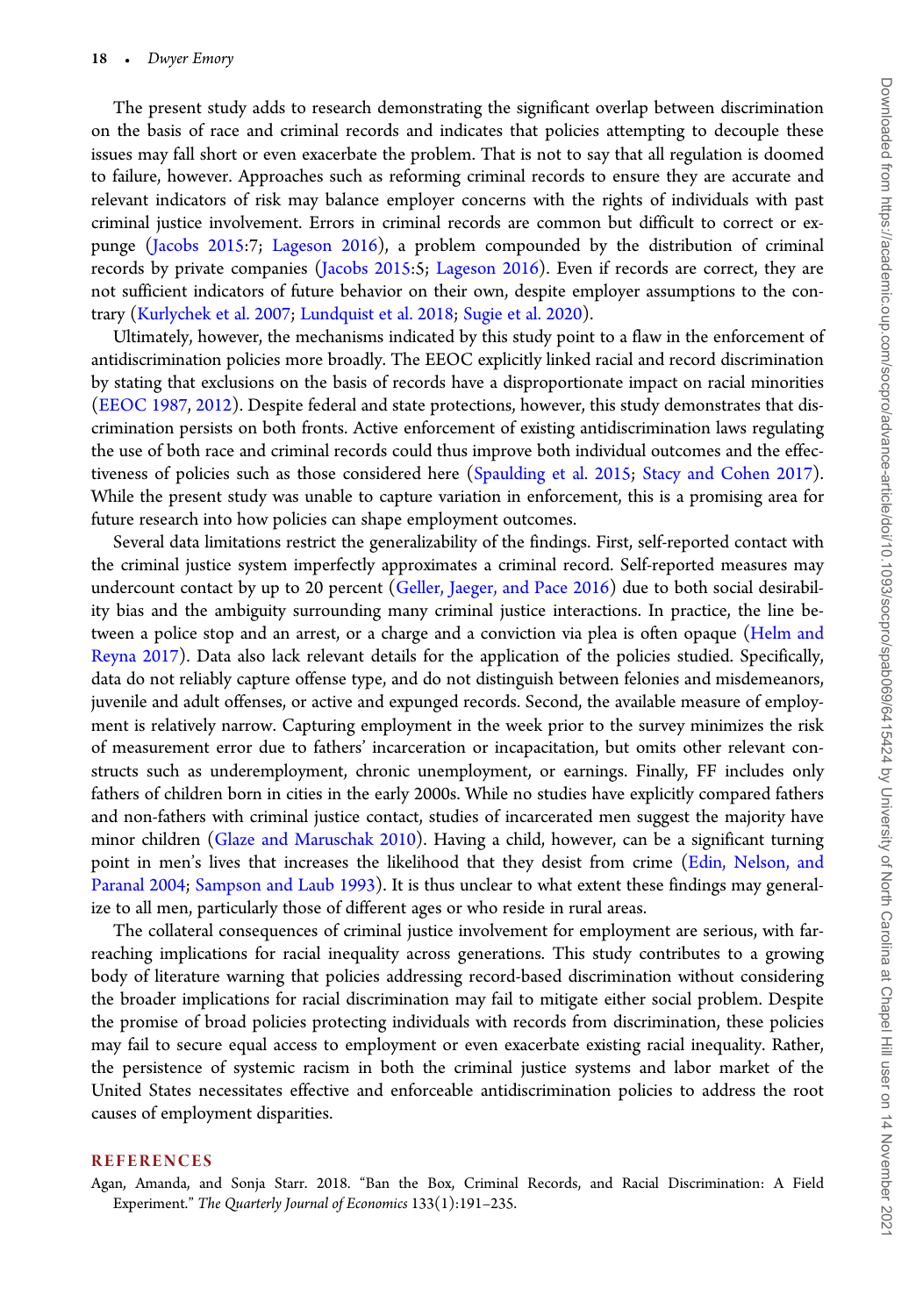- Apel, Robert, and Julie Horney. 2017. "How and Why Does Work Matter? Employment Conditions, Routine Activities, and Crime among Adult Male Offenders." Criminology 55(2):307–43.
- Atkinson, Daryl V., and Kathleen Lockwood. 2014. The Benefits of Ban the Box. Durham, NC: The Southern Coalition for Social Justice.
- Autor, David H., and David Scarborough. 2008. "Does Job Testing Harm Minority Workers? Evidence from Retail Establishments." The Quarterly Journal of Economics 123(1):219–77.
- Berracasa, Colenn, Alexis Estevez, Charlotte Nugent, Kelly Roesing, and Jerry Wei. 2016. The Impact of "Ban the Box" in the District of Columbia. Washington, DC: Office of the District of Columbia Auditor.
- Bonczar, Thomas P., and Joseph Mulako-Wangota. 2020. Adult Supervision Rate of Total Probation Population. Washington, DC: Bureau of Justice Statistics.
- Brayne, Sarah. 2014. "Surveillance and System Avoidance: Criminal Justice Contact and Institutional Attachment." American Sociological Review 79(3):367–91.
- Bushway, Shawn. 2004. "Labor Market Effects of Permitting Employer Access to Criminal History Records." Journal of Contemporary Criminal Justice 20(3):276–91.
- Bushway, Shawn, Michael A. Stoll, and David F. Weiman, eds. 2007. Barriers to Reentry?: The Labor Market for Released Prisoners in Post-Industrial America. New York: Russell Sage Foundation.
- Carson, E. Ann, and Joseph Mulako-Wangota. 2018. Imprisonment Rates of Total Jurisdiction Population. Corrections Statistical Analysis Tool (CSAT)-Prisoners. Bureau of Justice Statistics. https://www.bjs.gov/index.cfm?ty=nps.
- Chin, Gabriel Jackson. 2017. "Collateral Consequences." Pp.371–95 in Academy for Justice: A Report on Scholarship and Criminal Justice Reform. Vol. 4, edited by E. Luna. Phoenix, AZ: Arizona State University, Sandra Day O'Connor College of Law.
- D'Alessio, Stewart J., Lisa Stolzenberg, and Jamie L. Flexon. 2015. "The Effect of Hawaii's Ban the Box Law on Repeat Offending." American Journal of Criminal Justice 40(2):336–52.
- Denver, Megan, Garima Siwach, and Shawn Buschway. 2017. "A New Look at the Employment and Recidivism Relationship through the Lens of a Criminal Background Check." Criminology 55(1):174–204.
- Doleac, Jennifer L., and Benjamin Hansen. 2020. "The Unintended Consequences of 'Ban the Box': Statistical Discrimination and Employment Outcomes When Criminal Histories Are Hidden." Journal of Labor Economics 38(2):321–74.
- Dwyer Emory, Allison. 2018. "Explaining the Consequences of Paternal Incarceration for Children's Behavioral Problems." Family Relations 67(2):302–19.
- Dwyer Emory, Allison, Lenna Nepomnyaschy, Maureen R. Waller, Daniel P. Miller, and Haralampoudis. Alexandra 2020. "Providing after Prison: Nonresident Fathers' Formal and Informal Contributions to Children." RSF: The Russell Sage Foundation Journal of the Social Sciences 6(1):84–112.
- Edin, Kathryn, T. J. Nelson, and R. Paranal. 2004. "Fatherhood and Incarceration as Potential Turning Points in the Criminal Careers of Unskilled Men." Pp. 46–75 in Imprisoning America: The Social Effects of Mass Incarceration, edited by M. E. Pattillo, D. Weiman, and B. Western. New York: Russell Sage Foundation.
- EEOC. 1987. EEOC Policy Statement on the Issue of Conviction Records under Title VII of the Civil Rights Act of 1964, as Amended, 42 U.S.C. § 2000e et Seq. (1982). Washington, DC: Equal Employment Opportunity Commission (EEOC).
- EEOC. 2012. EEOC Enforcement Guidance: Consideration of Arrest and Conviction Records in Employment Decisions Under Title VII of the Civil Rights Act of 1964. Washington, DC: Equal Employment Opportunity Commission (EEOC).
- Farrington, David P. 1986. "Age and Crime." Crime and Justice 7:189–250.
- FBI. 2018. Uniform Crime Reporting Statistics. UCR Data Online. Washington, DC: Federal Bureau of Investigation.
- Finlay, Keith. 2009. "Effect of Employer Access to Criminal History Data on the Labor Market Outcomes of Ex-Offenders and Non-Offenders." Pp. 235–73 in Studies of Labor Market Intermediation, edited by D. H. Autor. Chicago: University of Chicago Press.
- Frank, Mark W. 2015. "U.S. State-Level Income Inequality Data." http://www.shsu.edu/eco\_mwf/inequality.html.
- Geller, Amanda, Carey E. Cooper, Irwin Garfinkel, Ofira Schwartz-Soicher, and Ronald B. Mincy. 2012. "Beyond Absenteeism: Father Incarceration and Child Development." Demography 49(1):49–76.
- Geller, Amanda, Irwin Garfinkel, and Bruce Western. 2011. "Paternal Incarceration and Support for Children in Fragile Families." Demography 48(1):25–47.
- Geller, Amanda, Kate Jaeger, and Garrett T. Pace. 2016. "Surveys, Records, and the Study of Incarceration in Families." The ANNALS of the American Academy of Political and Social Science 665(1):22–43.
- Glaze, Laren E., and Laura M. Maruschak. 2010. Parents in Prison and Their Minor Children. Bureau of Justice Statistics Special Report. Washington, DC: U.S. Department of Justice.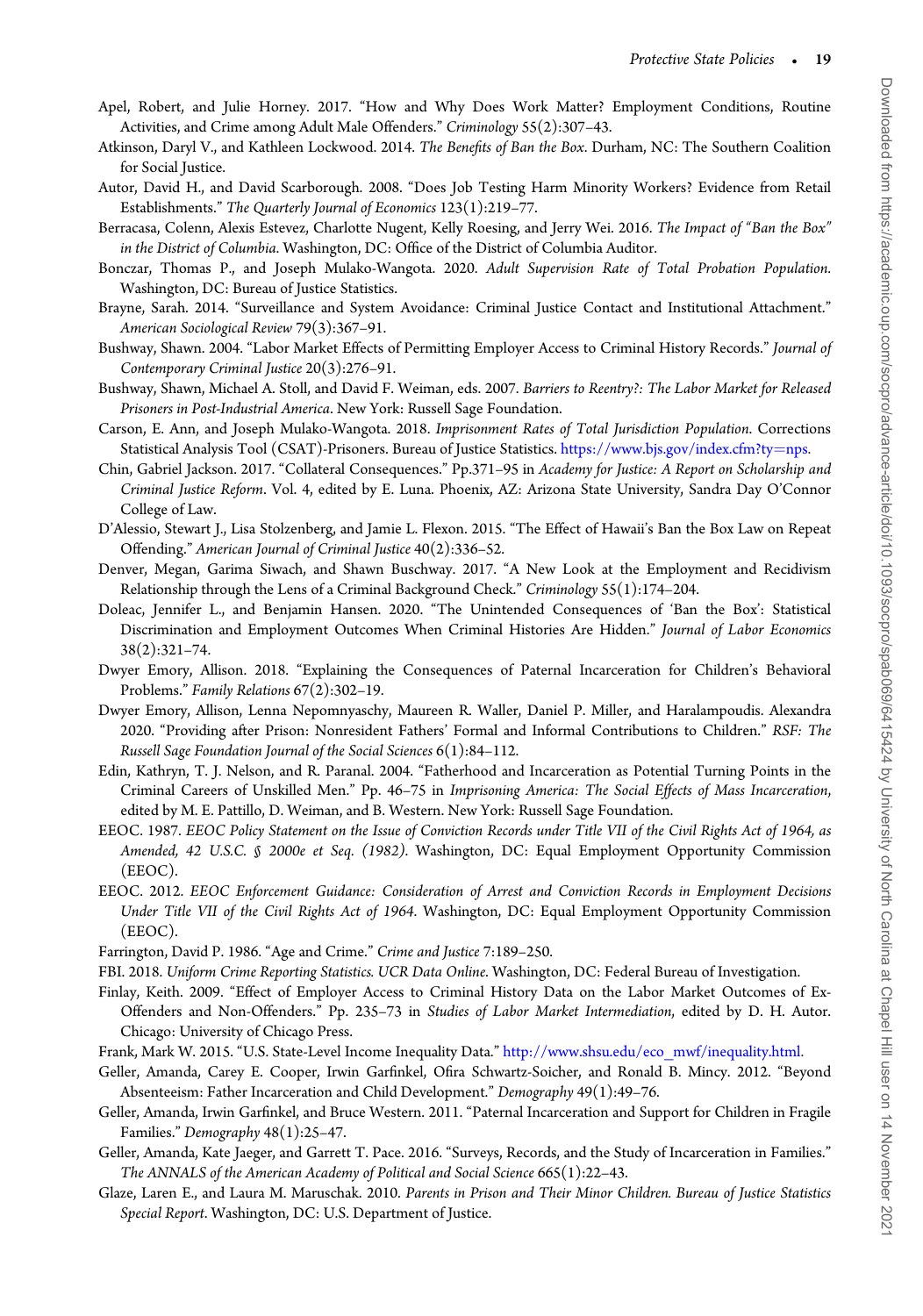- Goggins, Becki R., and Dennis A. DeBacco. 2018. Survey of State Criminal History Information Systems, 2016: A Criminal Justice Information Policy Report. 251516. SEARCH, The National Consortium for Justice Information and Statistics.
- Hagan, John, and Ronit Dinovitzer. 1999. "Collateral Consequences of Imprisonment for Children, Communities, and Prisoners." Crime and Justice 26:121–62.
- Haskins, Anna R., and Wade C. Jacobsen. 2017. "Schools as Surveilling Institutions? Paternal Incarceration, System Avoidance, and Parental Involvement in Schooling." American Sociological Review 82(4):657–84.
- Helm, Rebecca K., and Valerie F. Reyna. 2017. "Logical but Incompetent Plea Decisions: A New Approach to Plea Bargaining Grounded in Cognitive Theory." Psychology, Public Policy, and Law 23(3):367–80.
- Hlavka, Heather R., Darren Wheelock, and Jennifer E. Cossyleon. 2015. "Narratives of Commitment: Looking for Work with a Criminal Record." The Sociological Quarterly 56(2):213–36.
- Holzer, Harry J., Steven Raphael, and Michael A. Stoll. 2006. "Perceived Criminality, Criminal Background Checks, and the Racial Hiring Practices of Employers." The Journal of Law and Economics 49(2):451–80.
- Holzer, Harry J., Steven Raphael, and Michael A. Stoll. 2007. "The Effect of an Applicant's Criminal History on Employer Hiring Decisions and Screening Practices: Evidence from Los Angeles." Pp. 117–51 in Barriers to Reentry? The Labor Market for Released Prisoners in Post-Industrial America, edited by S. Bushway, M. A. Stoll, and D. F. Weiman. New York: Russell Sage Foundation.
- Ispa-Landa, Simone, and Charles E. Loeffler. 2016. "Indefinite Punishment and the Criminal Record: Stigma Reports Among Expungement-Seekers in Illinois." Criminology 54(3):387–412.
- Jacobs, James B. 2015. The Eternal Criminal Record. Cambridge, MA: Harvard University Press.
- Kaeble, Danielle, and Mary Cowhig. 2018. Correctional Populations in the United States, 2016. Washington, DC: Bureau of Justice Statistics.
- Kleiner, Morris M., and Alan B. Krueger. 2013. "Analyzing the Extent and Influence of Occupational Licensing on the Labor Market." Journal of Labor Economics 31(S1):S173–202.
- Kohler-Hausmann, Issa. 2013. "Misdemeanor Justice: Control without Conviction." American Journal of Sociology 119(2):351–93.
- Kurlychek, Megan C., Robert Brame, and Shawn D. Bushway. 2007. "Enduring Risk? Old Criminal Records and Predictions of Future Criminal Involvement." Crime & Delinquency 53(1):64-83.
- Lageson, Sarah Esther. 2016. "Found Out and Opting Out: The Consequences of Online Criminal Records for Families." The ANNALS of the American Academy of Political and Social Science 665(1):127–41.
- Lageson, Sarah Esther, Mike Vuolo, and Christopher Uggen. 2015. "Legal Ambiguity in Managerial Assessments of Criminal Records." Law & Social Inquiry 40(1):175–204.
- Legal Action Center. 2004. After Prison: Roadblocks to Reentry. A Report on State Legal Barriers Facing People with Criminal Records. Washington, DC: Legal Action Center.
- Legal Action Center. 2009a. After Prison: Roadblocks to Reentry 2009 Update. Washington, DC: Legal Action Center.
- Legal Action Center. 2009b. "What's the Law: Wisconsin State Profile." After Prison: Roadblocks to Reentry. http:// www.lac.org/lac/main.php?view=profile&subaction1=WI.
- Looney, Adam, and Nicholas Turner. 2018. Work and Opportunity before and after Incarceration. Washington, DC: Brookings Institution, Economic Studies Center.
- Love, Margaret Colgate. 2011. "Paying Their Debt to Society: Forgiveness, Redemption, and the Uniform Collateral Consequences of Conviction Act." Howard Law Journal 54(3):753–93.
- Lundquist, Jennifer Hickes, Devah Pager, and Eiko Strader. 2018. "Does a Criminal Past Predict Worker Performance? Evidence from One of America's Largest Employers." Social Forces 96(3):1039–68.
- Mood, Carina. 2010. "Logistic Regression: Why We Cannot Do What We Think We Can Do, and What We Can Do About It." European Sociological Review 26(1):67–82.
- Naft, Michael, and Geraldine Downey. 2019. "Rejection Sensitivity as a Determinant of Well-Being During Reentry." Pp. 190–205 in Current Directions in Ostracism, Social Exclusion and Rejection Research, edited by S. C. Rudert, R. Greifeneder, and K. Williams. New York: Routledge.
- Pager, Devah. 2003. "The Mark of a Criminal Record." American Journal of Sociology 108(5):937–75.
- Pager, Devah. 2007. "Two Strikes and You're Out: The Intensification of Racial and Criminal Stigma." Pp. 151–73 in Barriers to Reentry? The Labor Market for Released Prisoners in Post-Industrial America, edited by S. Bushway, M. A. Stoll, and D. F. Weiman. New York: Russell Sage Foundation.
- Pager, Devah, and Lincoln Quillian. 2005. "Walking the Talk? What Employers Say versus What They Do." American Sociological Review 70(3):355-80.
- Pager, Devah, Bruce Western, and Bart Bonikowski. 2009. "Discrimination in a Low-Wage Labor Market: A Field Experiment." American Sociological Review 74(5):777–99.